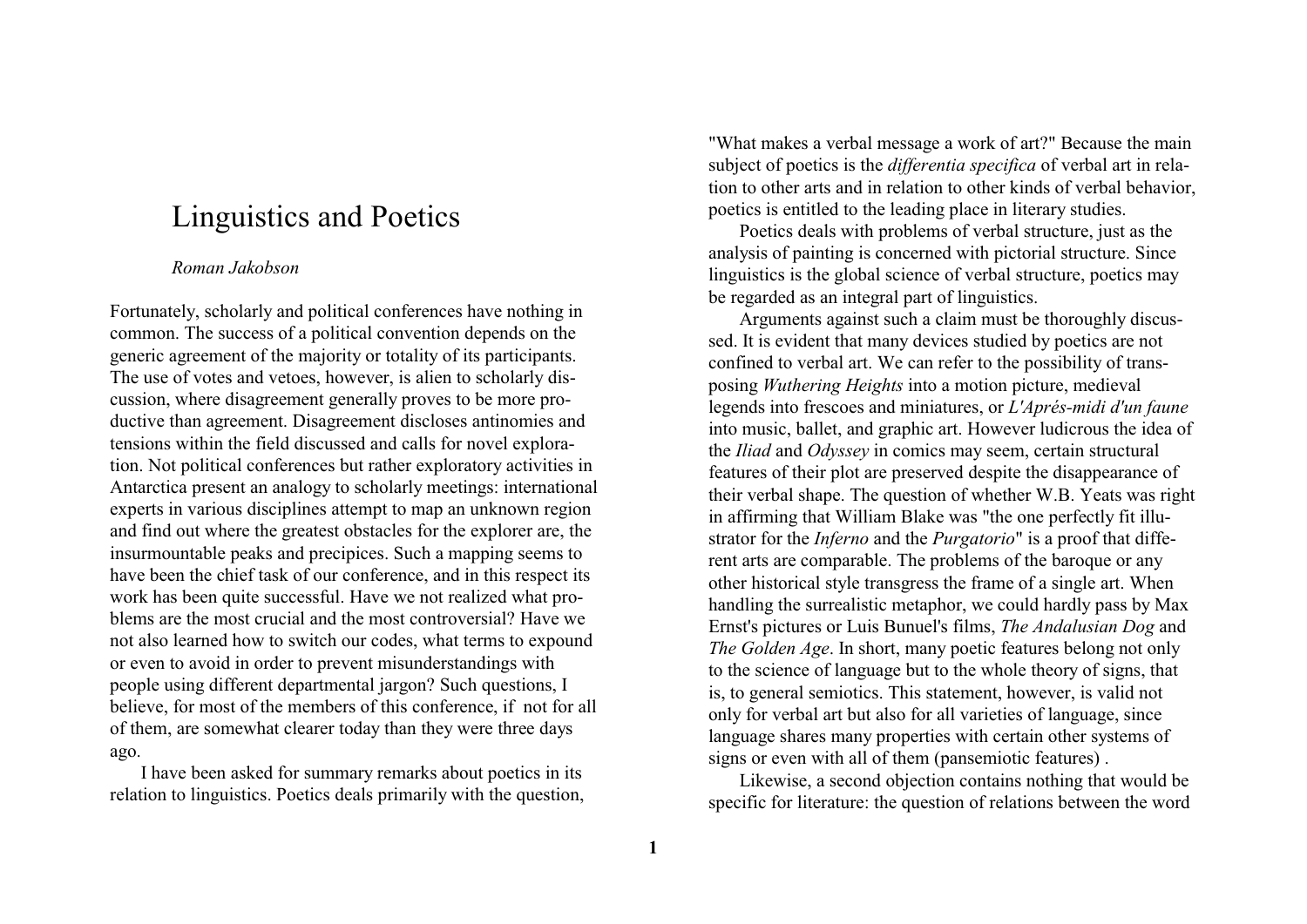and the world concerns not only verbal art but actually all kinds of discourse. Linguistics is likely to explore all possible problems of relations between discourse and the "universe of discourse": what of this universe is verbalized by a given discourse and how it is verbalized. The truth values, however, as far as they are to say with the logicians — "extralinguistic entities" obviously exceed the bounds of poetics and of linguistics in general.

Sometimes we hear that poetics in contradistinction to linguistics, is concerned with evaluation. This separation of the two fields from each other is based on a current but erroneous interpretation of the contrast between the structure of poetry and other types of verbal structure: the latter are said to be opposed by their "casual" designless nature to the "noncasual" purposeful character of poetic language. In point of fact, any verbal behavior is goal-directed, but the aims are different and the conformity of the means used to the effect aimed at is a problem that evermore preoccupies inquirers into the diverse kinds of verbal communication. There is a close correspondence, much closer than critics believe, between the question of linguistic phenomena expanding in space and time and the spatial and temporal spread of literary models. Even such discontinuous expansion as the resurrection of neglected or forgotten poets for instance, the posthumous discovery and subsequent canonization of Emily Dickinson (d. 1886) and Gerard Manley Hopkins (d. 1889), the tardy fame of Lautréamont (d. 1870) among surrealist poets, and the salient influence of the hitherto ignored Cyprian Norwid (d. 1883) on Polish modern poetry finds a parallel in the history of standard languages that tend to revive outdated models, sometimes long forgotten, as was the case in literary Czech, which toward the beginning of the nineteenth century leaned toward sixteenth-century models.

Unfortunately, the terminological confusion of "literary studies" with "criticism" tempts the student of literature to replace the description of the intrinsic values of a literary work with a subjective, censorious verdict. The label "literary critic" applied to an investigator of literature is as erroneous as "grammatical (or lexical) critic" would be applied to a linguist. Syntactic and morphologic research cannot be supplanted by a normative grammar, and likewise no manifesto, foisting a critic's own tastes and opinions on creative literature, can serve as a substitute for an objective scholarly analysis of verbal art. This statement should not be mistaken for the quietist principle of laissez faire; any verbal culture involves programmatic, planning, normative endeavors. Yet why is a clear-cut discrimination made between pure and applied linguistics or between phonetics and orthoëpy, but not between literary studies and criticism?

Literary studies, with poetics as their focal point, consist like linguistics of two sets of problems: synchrony and diachrony. The synchronic description envisages not only the literary production of any given stage but also that part of the literary tradition which for the stage in question has remained vital or has been revived. Thus, for instance, Shakespeare, on the one hand, and Donne, Marvell, Keats, and Emily Dickinson, on the other, are experienced by the present English poetic world, whereas the works of James Thomson and Longfellow, for the time being, do not belong to viable artistic values. The selection of classics and their reinterpretation by a novel trend is a substantial problem of synchronic literary studies. Synchronic poetics, like synchronic linguistics, is not to be confused with statics; any stage discriminates between more conservative and more innovative forms. Any contemporary stage is experienced in its temporal dynamics, and, on the other hand, the historical approach both in poetics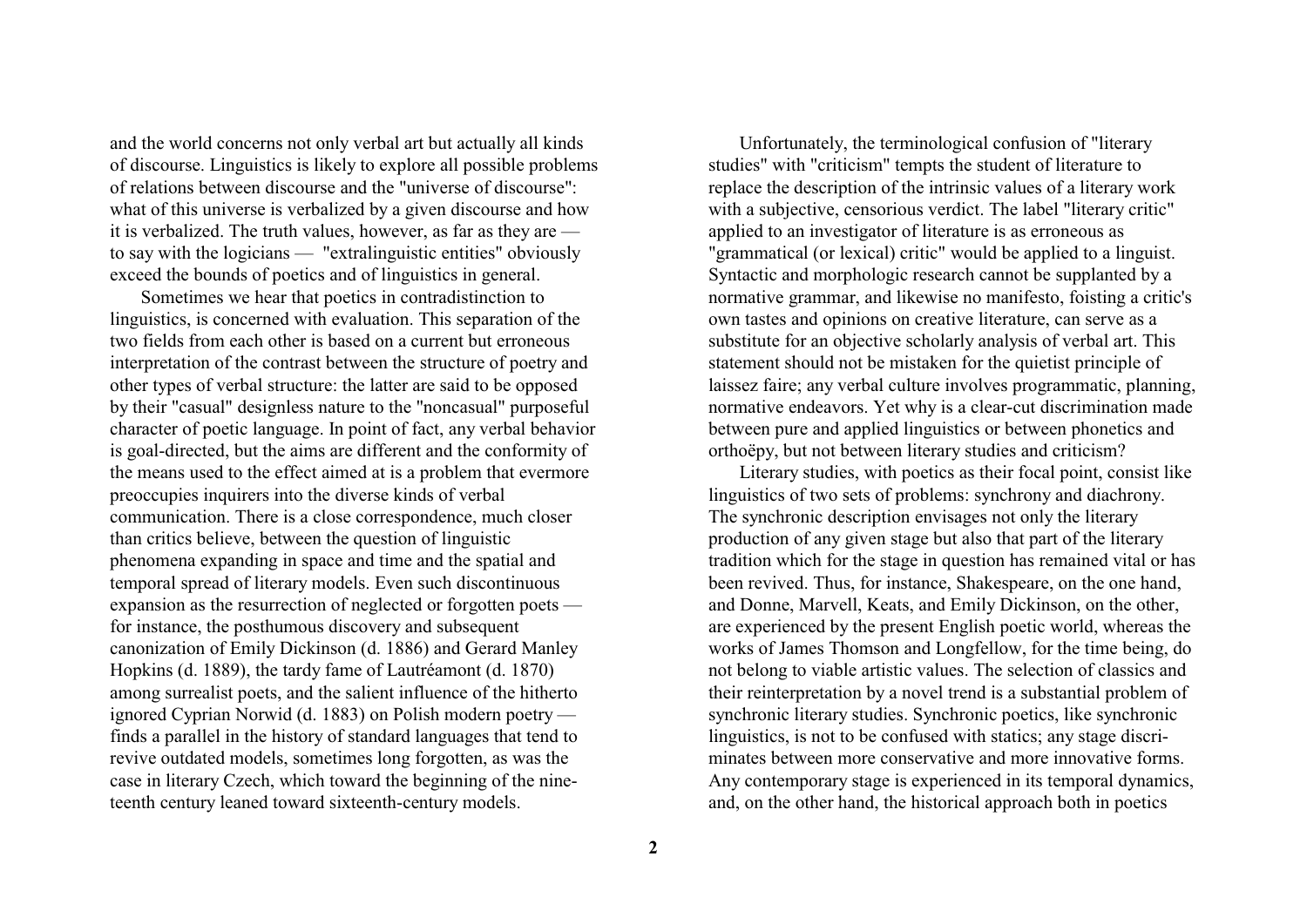and in linguistics is concerned not only with changes but also with continuous, enduring, static factors. A thoroughly comprehensive historical poetics or history of language is a superstructure to be built on a series of successive synchronic descriptions.

Insistence on keeping poetics apart from linguistics is warranted only when the field of linguistics appears to be illicitly restricted, for example, when the sentence is viewed by some linguists as the highest analyzable construction, or when the scope of linguistics is confined to grammar alone or uniquely to nonsemantic questions of external form or to the inventory of denotative devices with no reference to free variations. Voegelin has clearly pointed out the two most important and related problems that face structural linguistics, namely, a revision of "the monolithic hypothesis about language" and a concern with "the interdependence of diverse structures within one language."<sup>1</sup> No doubt, for any speech community, for any speaker, there exists a unity of language, but this over-all code represents a system of interconnected subcodes; every language encompasses several concurrent patterns, each characterized by different functions.

Obviously we must agree with Sapir that, on the whole, "ideation reigns supreme in language"<sup>2</sup> but this supremacy does not authorize linguistics to disregard the "secondary factors." The emotive elements of speech, which, as Joos is prone to believe, cannot be described "with a finite number of absolute categories" are classified by him "as nonlinguistic elements of the real world." Hence, "for us they remain vague, protean, fluctuating phenomena" he concludes, "which we refuse to tolerate in our science."<sup>3</sup> Joos is indeed a brilliant expert in reduction experiments, and his emphatic demand for the "expulsion" of

emotive elements "from linguistic science" is a radical experiment in reduction — *reductio ad absurdum.*

Language must be investigated in all the variety of its functions. Before discussing the poetic function we must define its place among the other functions of language. An outline of these functions demands a concise survey of the constitutive factors in any speech event, in any act of verbal communication. The ADDRESSER sends a MESSAGE to the ADDRESSEE. To be operative the message requires a CONTEXT referred to (the "referent" in another, somewhat ambiguous, nomenclature), graspable by the addressee, and either verbal or capable of being verbalized; a CODE fully, or at least partially, common to the addresser and addressee (or in other words, to the encoder and decoder of the message); and, finally, a CONTACT, a physical channel and psychological connection between the addresser and the addressee, enabling both of them to enter and stay in communication. All these factors inalienably involved in verbal communication may be schematized as follows :

### **CONTEXT**

ADDRESSER MESSAGE ADDRESSEE

#### **CONTACT** CODE

Each of these six factors determines a different function of language. Although we distinguish six basic aspects of language, we could, however, hardly find verbal messages that would fulfill only one function. The diversity lies not in a monopoly of some one of these several functions but in a different hierarchical order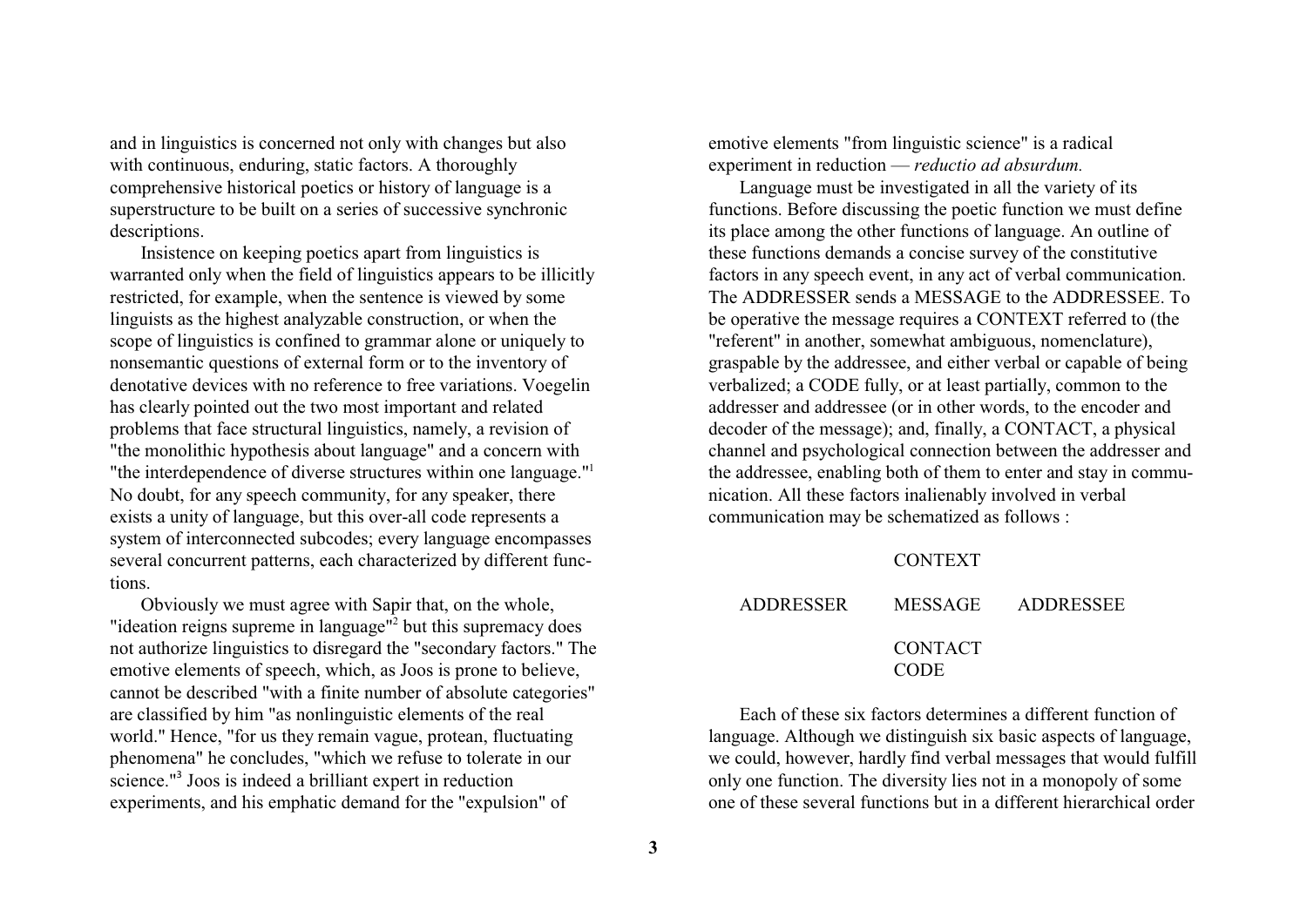of functions. The verbal structure of a message depends primarily on the predominant function. But even though a set (*Einstellung*) toward the referent, an orientation toward the context — briefly, the so-called REFERENTIAL, "denotative," "cognitive" function — is the leading task of numerous messages, the accessory participation of the other functions in such messages must be taken into account by the observant linguist.

The so-called EMOTIVE or "expressive" function, focused on the addresser, aims at a direct expression of the speaker's attitude toward what he is speaking about. It tends to produce an impression of a certain emotion, whether true or feigned; therefore, the term "emotive" launched and advocated by Marty, 4 has proved to be preferable to "emotional." The purely emotive stratum in language is presented by the interjections. They differ from the means of referential language both by their sound pattern (peculiar sound sequences or even sounds elsewhere unusual) and by their syntactic role (they are not components but equivalents of sentences). "*Tut! Tut!* said McGinty"; the complete utterance of Conan Doyle's character consists of two suction clicks. The emotive function, laid bare in the interjections, flavors to some extent all our utterances, on their phonic, grammatical, and lexical level. If we analyze language from the standpoint of the information it carries, we cannot restrict the notion of information to the cognitive aspect of language. A man, using expressive features to indicate his angry or ironic attitude, conveys ostensible information, and evidently this verbal behavior cannot be likened to such nonsemiotic, nutritive activities as "eating grapefruit" (despite Chatman's bold simile). The difference between [big] and the emphatic prolongation of the vowel [bi:q] is a conventional, coded linguistic feature like the difference between the short and long

vowel in such Czech pairs as [vi] "you" and [vi:] "knows" but in the latter pair the differential information is phonemic and in the former emotive. As long as we are interested in phonemic invariants, the English /i/ and /i:/ appear to be mere variants of one and the same phoneme, but if we are concerned with emotive units, the relation between the invariants and variants is reversed: length and shortness are invariants implemented by variable phonemes. Saporta's surmise that emotive difference is a nonlinguistic feature, "attributable to the delivery of the message and not to the message<sup>"</sup> arbitrarily reduces the informational capacity of messages.

A former actor of Stanislavskij's Moscow Theater told me how at his audition he was asked by the famous director to make forty different messages from the phrase *Segodnja veèerom* (This evening), by diversifying its expressive tint. He made a list of some forty emotional situations, then emitted the given phrase in accordance with each of these situations, which his audience had to recognize only from the changes in the sound shape of the same two words. For our research work in the description and analysis of contemporary Standard Russian (under the auspices of the Rockefeller Foundation) this actor was asked to repeat Stanislavskij's test. He wrote down some fifty situations framing the same elliptic sentence and made of it fifty corresponding messages for a tape recording. Most of the messages were correctly and circumstantially decoded by Moscovite listeners. May I add that all such emotive cues easily undergo linguistic analysis.

Orientation toward the addressee, the CONATIVE function, finds its purest grammatical expression in the vocative and imperative, which syntactically, morphologically, and often even phonemically deviate from other nominal and verbal categories.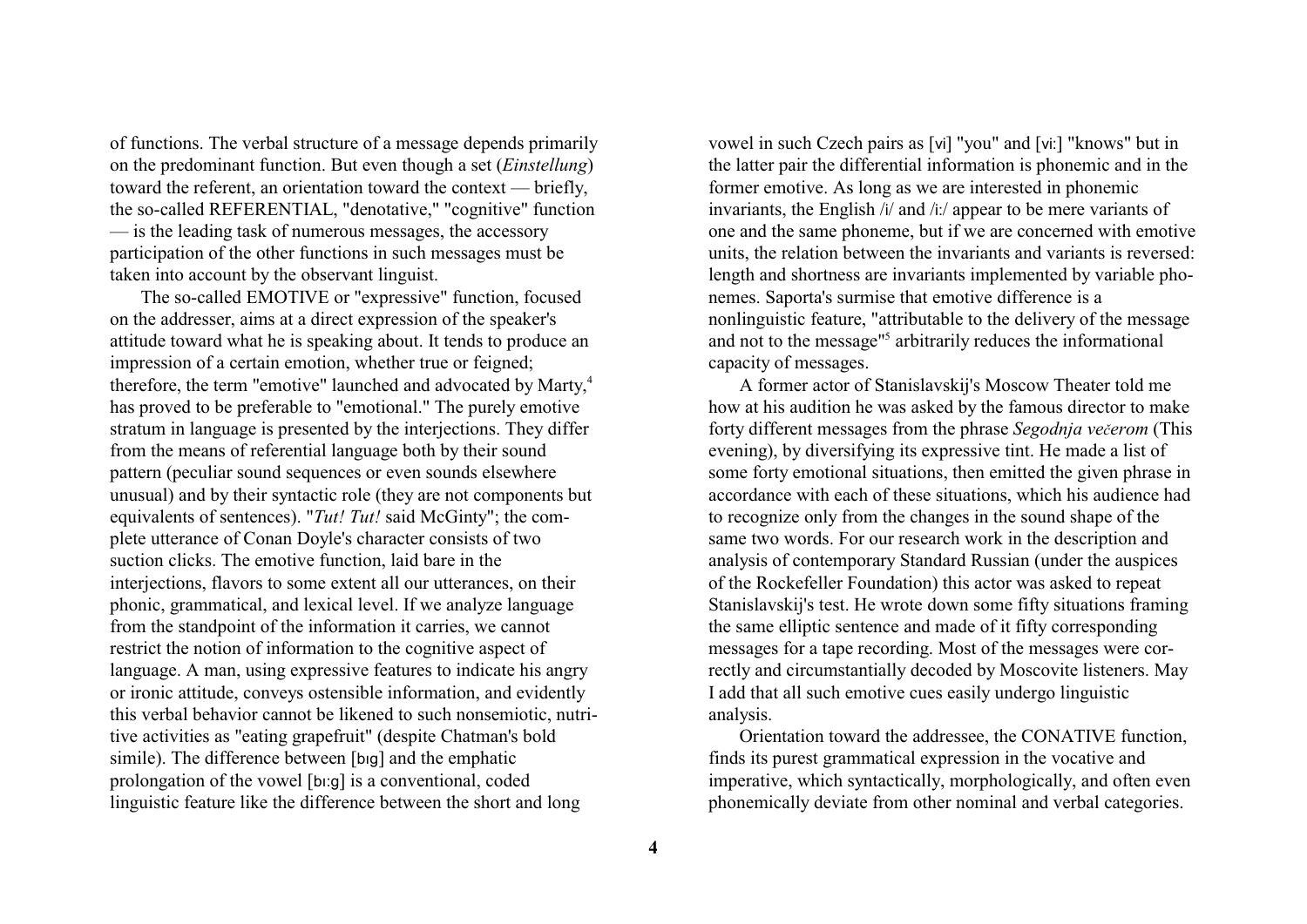The imperative sentences cardinally differ from declarative sentences: the latter are and the former are not liable to a truth test. When in O'Neill's play *The Fountain*, Nano "(in a fierce tone of command)" says "Drink!" — the imperative cannot be challenged by the question "is it true or not?" which may be, however, perfectly well asked after such sentences as "one drank" "one will drink" "one would drink." In contradistinction to the imperative sentences, the declarative sentences are convertible into interrogative sentences: "did one drink?" "will one drink?" "would one drink?"

The traditional model of language as elucidated particularly by Bühler<sup>6</sup> was confined to these three functions — emotive, conative, and referential — and the three apexes of this model the first person of the addresser, the second person of the addressee, and the "third person" properly (someone or something spoken of) . Certain additional verbal functions can be easily inferred from this triadic model. Thus the magic, incantatory function is chiefly some kind of conversion of an absent or inanimate "third person" into an addressee of a conative message. "May this sty dry up, *tfu, tfu, tfu, tfu*" (Lithuanian spell).<sup>7</sup> "Water, queen river, daybreak! Send grief beyond the blue sea, to the sea bottom, like a gray stone never to rise from the sea bottom, may grief never come to burden the light heart of God's servant, may grief be removed and sink away" (North Russian incantation).<sup>8</sup> "Sun, stand thou still upon Gibeon; and thou, Moon, in the valley of Aj-a-lon. And the sun stood still, and the moon stayed" (Joshua 10.12). We observe, however, three further constitutive factors of verbal communication and three corresponding functions of language.

There are messages primarily serving to establish, to prolong, or to discontinue communication, to check whether the

channel works ("Hello, do you hear me?"), to attract the attention of the interlocutor or to confirm his continued attention ("Are you listening?" or in Shakespearean diction, "Lend me your ears!" — and on the other end of the wire "Um-hum!"). This set for contact, or in Malinowski's terms PHATIC function,<sup>9</sup> may be displayed by a profuse exchange of ritualized formulas, by entire dialogues with the mere purport of prolonging communication. Dorothy Parker caught eloquent examples: "'Well!' the young man said. 'Well!' she said. 'Well, here we are' he said. 'Here we are' she said, 'Aren't we?' 'I should say we were' he said, 'Eeyop! Here we are.' 'Well!' she said. 'Well!' he said, 'well.' " The endeavor to start and sustain communication is typical of talking birds; thus the phatic function of language is the only one they share with human beings. It is also the first verbal function acquired by infants; they are prone to communicate before being able to send or receive informative communication.

A distinction has been made in modern logic between two levels of language: "object language" speaking of objects and "metalanguage" speaking of language. $10$  But metalanguage is not only a necessary scientific tool utilized by logicians and linguists; it plays also an important role in our everyday language. Like Molière's Jourdain who used prose without knowing it, we practice metalanguage without realizing the metalingual character of our operations. Whenever the addresser and/or the addressee need to check up whether they use the same code, speech is focused on the code: it performs a METALINGUAL (i.e., glossing) function. "I don't follow you — what do you mean?" asks the addressee, or in Shakespearean diction, "What is't thou say'st?" And the addresser in anticipation of such recapturing question inquires: "Do you know what I mean?" Imagine such an exasperating dialogue: "The sophomore was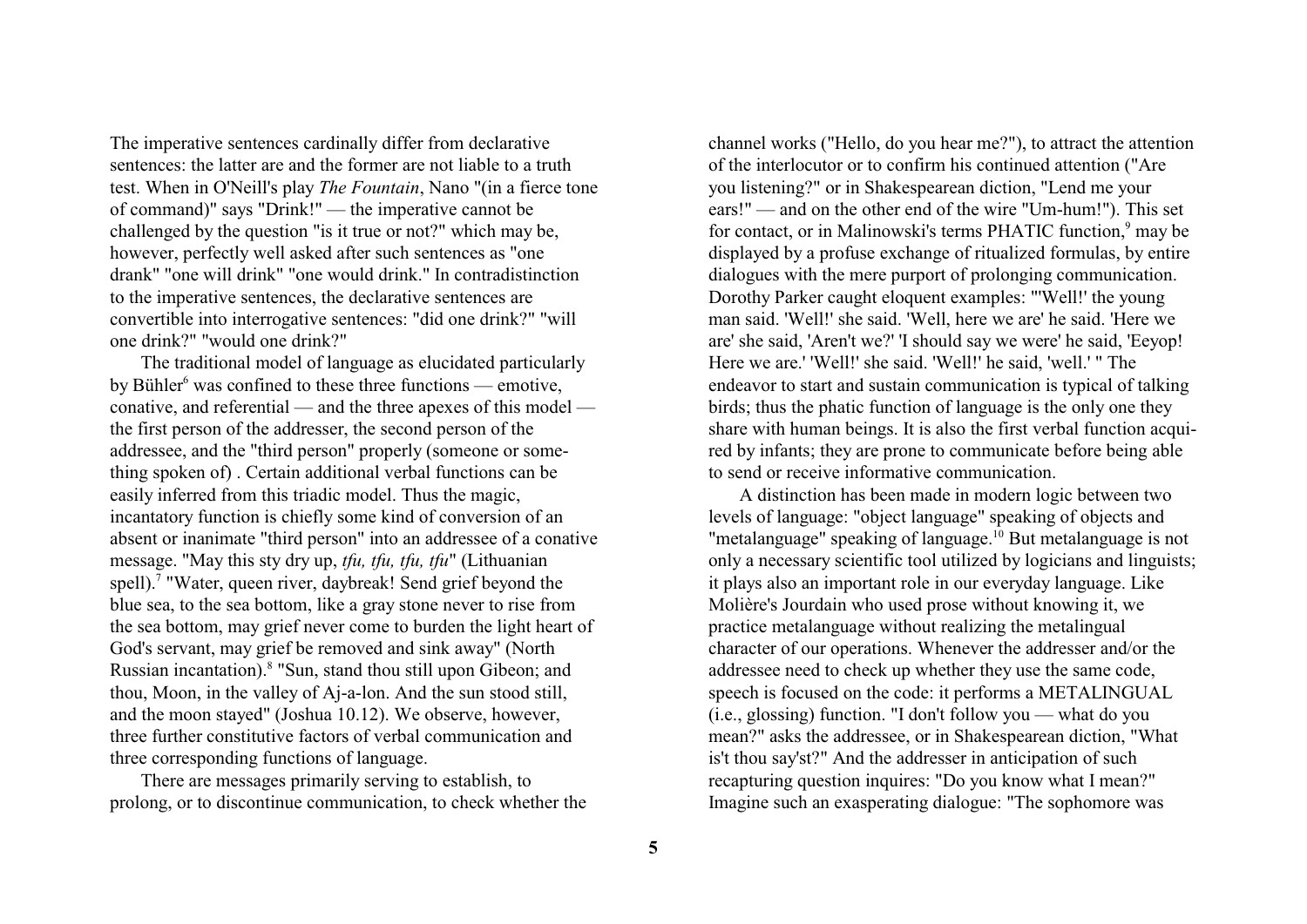plucked " "But what is *plucked*?" "*Plucked* means the same as *flunked.*" "And *flunked*?" "To *be flunked* is to *fail an exam*." "And what is *sophomore*?" persists the interrogator innocent of school vocabulary. "A *sophomore* is (or means) a *second-year student*." All these equational sentences convey information merely about the lexical code of English; their function is strictly metalingual. Any process of language learning, in particular child acquisition of the mother tongue, makes wide use of such metalingual operations; and aphasia may often be defined as a loss of ability for metalingual operations.

I have brought up all the six factors involved in verbal communication except the message itself. The set (*Einstellung*) toward the message as such, focus on the message for its own sake, is the POETIC function of language. This function cannot be productively studied out of touch with the general problems of language, and, on the other hand, the scrutiny of language requires a thorough consideration of its poetic function. Any attempt to reduce the sphere of the poetic function to poetry or to confine poetry to the poetic function would be a delusive oversimplification. The poetic function is not the sole function of verbal art but only its dominant, determining function, whereas in all other verbal activities it acts as a subsidiary, accessory constituent. This function, by promoting the palpability of signs, deepens the fundamental dichotomy of signs and objects. Hence, when dealing with the poetic function, linguistics cannot limit itself to the field of poetry.

'Why do you always say *Joan and Margery* yet never *Margery and Joan*? Do you prefer Joan to her twin sister?" "Not at all, it just sounds smoother." In a sequence of two coordinate names, so far as no problems of rank interfere, the precedence of

the shorter name suits the speaker, unaccountably for him, as a well-ordered shape for the message.

A girl used to talk about "the horrible Harry." "Why horrible?" "Because I hate him." "But why not *dreadfuI, terrible, frightful, disgusting*?" "I don't know why, but *horrible* fits him better." Without realizing it, she clung to the poetic device of paronomasia.

The political slogan "I like Ike" /ay layk ayk/, succinctly structured, consists of three monosyllables and counts three diphthongs /ay/, each of them symmetrically followed by one consonantal phoneme,  $/ \ldots 1 \ldots k \ldots k$ . The makeup of the three words presents a variation: no consonantal phonemes in the first word, two around the diphthong in the second, and one final consonant in the third. A similar dominant nucleus /ay/ was noticed by Hymes in some of the sonnets of Keats.<sup>11</sup> Both cola of the trisyllabic formula "I like / Ike" rhyme with each other, and the second of the two rhyming words is fully included in the first one (echo rhyme), /layk/ — /ayk/, a paronomastic image of a feeling which totally envelops its object. Both cola alliterate with each other, and the first of the two alliterating words is included in the second: /ay/  $-$  /ayk/, a paronomastic image of the loving subject enveloped by the beloved object. The secondary, poetic function of this campaign slogan reinforces its impressiveness and efficacy.

As I said, the linguistic study of the poetic function must overstep the limits of poetry, and, on the other hand, the linguistic scrutiny of poetry cannot limit itself to the poetic function. The particularities of diverse poetic genres imply a differently ranked participation of the other verbal functions along with the dominant poetic function. Epic poetry, focused on the third person, strongly involves the referential function of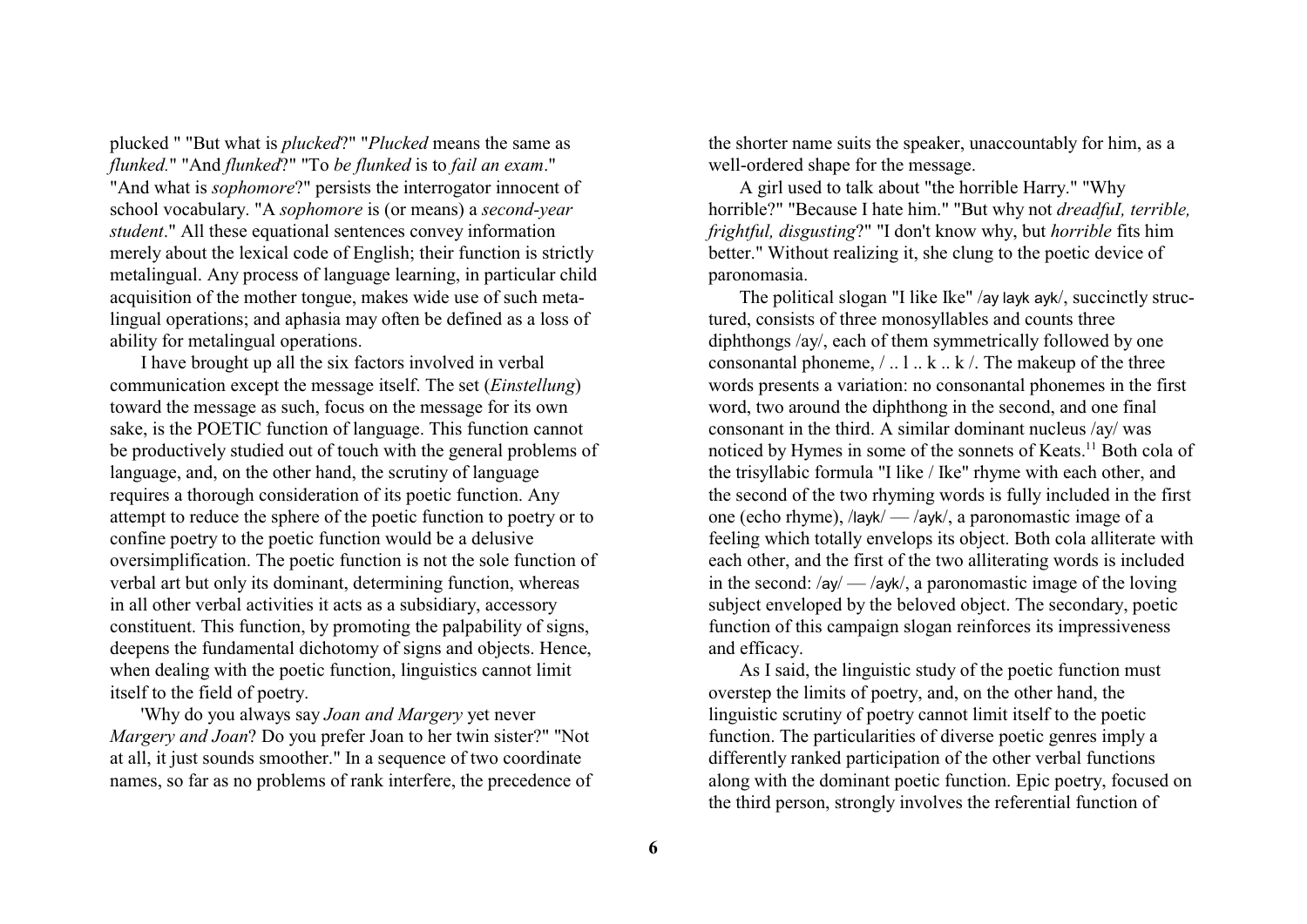language; the lyric, oriented toward the first person, is intimately linked with the emotive function; poetry of the second person is imbued with the conative function and is either supplicatory or exhortative, depending on whether the first person is subordinated to the second one or the second to the first.

Now that our cursory description of the six basic functions of verbal communication is more or less complete, we may complement our scheme of the fundamental factors with a corresponding scheme of the functions :

#### REFERENTIAL

# EMOTIVE POETIC CONATIVE

#### METALINGUAL

PHATIC

What is the empirical linguistic criterion of the poetic function? In particular, what is the indispensable feature inherent in any piece of poetry? To answer this question we must recall the two basic modes of arrangement used in verbal behavior, selection and combination. If "child" is the topic of the message, the speaker selects one among the extant, more or less similar nouns like child, kid, youngster, tot, all of them equivalent in a certain respect, and then, to comment on this topic, he may select one of the semantically cognate verbs — sleeps, dozes, nods, naps. Both chosen words combine in the speech chain. The selection is produced on the basis of equivalence, similarity and dissimilarity, synonymy and antonymy, while the combination, the build-up of the sequence, is based on contiguity. *The poetic function projects the principle of equivalence from the axis of*

*selection into the axis of combination.* Equivalence is promoted to the constitutive device of the sequence. In poetry one syllable is equalized with any other syllable of the same sequence; word stress is assumed to equal word stress, as unstress equals unstress; prosodic long is matched with long, and short with short; word boundary equals word boundary, no boundary equals no boundary; syntactic pause equals syntactic pause, no pause equals no pause. Syllables are converted into units of measure, and so are morae or stresses.

It may be objected that metalanguage also makes a sequential use of equivalent units when combining synonymic expressions into an equational sentence: *A = A* (*"Mare is the female of the horse"*)*.* Poetry and metalanguage, however, are in diametrical opposition to each other: in metalanguage the sequence is used to build an equation, whereas in poetry the equation is used to build a sequence.

In poetry, and to a certain extent in latent manifestations of the poetic function, sequences delimited by word boundaries become commensurable whether they are sensed as isochronic or graded. "Joan and Margery" showed us the poetic principle of syllable gradation, the same principle that in the closes of Serbian folk epics has been raised to a compulsory law.<sup>12</sup> Without its two dactylic words the combination "innocent bystander" would hardly have become a hackneyed phrase. The symmetry of three disyllabic verbs with an identical initial consonant and identical final vowel added splendor to the laconic victory message of Caesar: "Veni, vidi, vici "

Measure of sequences is a device that, outside of the poetic function, finds no application in language. Only in poetry with its regular reiteration of equivalent units is the time of the speech flow experienced, as it is — to cite another semiotic pattern —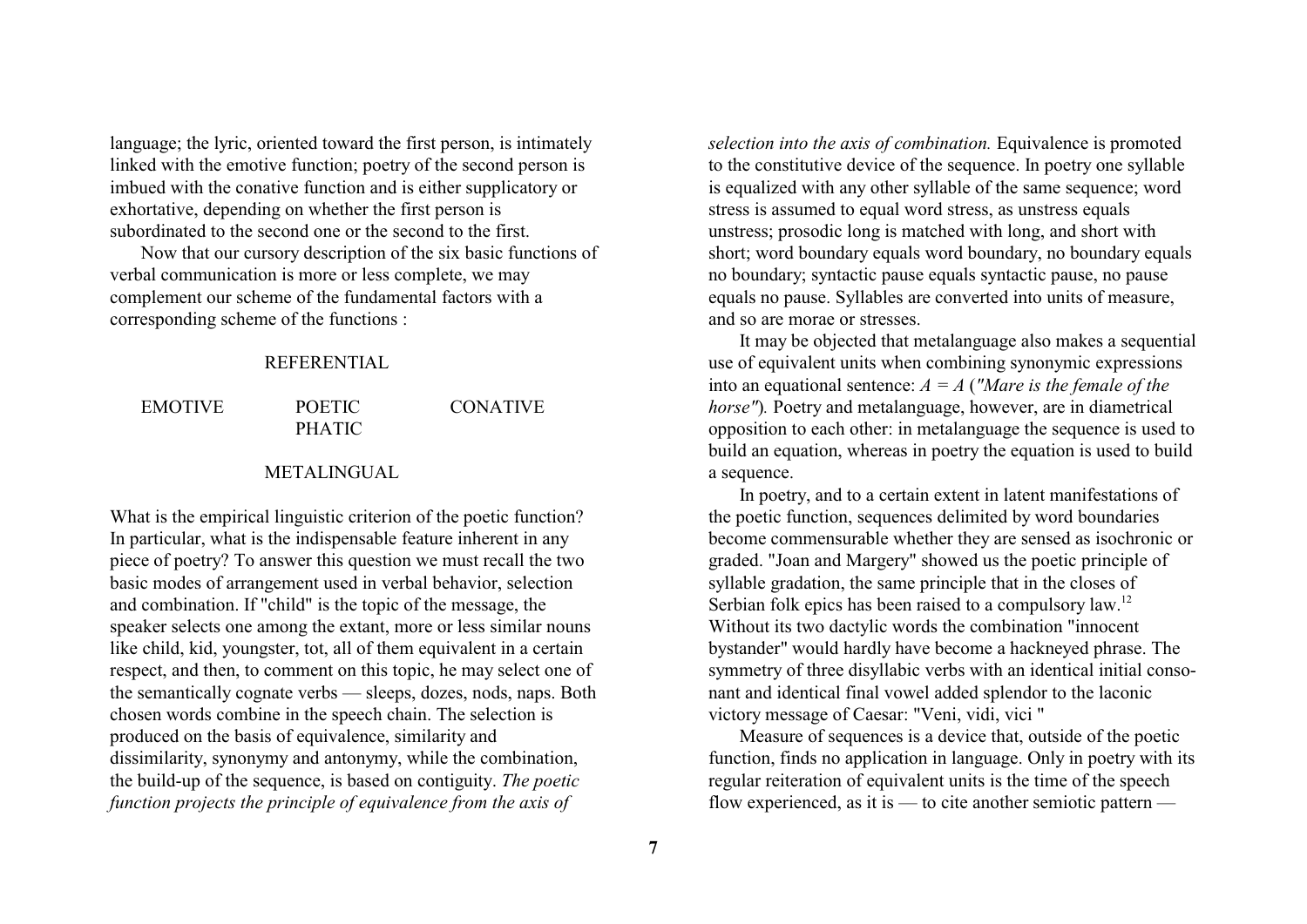with musical time. Gerard Manley Hopkins, an outstanding searcher in the science of poetic language, defined verse as "speech wholly or partially repeating the same figure of sound."<sup>13</sup> Hopkins' subsequent question, "but is all verse poetry?" can be definitely answered as soon as the poetic function ceases to be arbitrarily confined to the domain of poetry. Mnemonic lines cited by Hopkins (like "Thirty days has September") , modern advertising jingles, and versified medieval laws, mentioned by Lotz, $^{14}$  or finally Sanskrit scientific treatises in verse which in Indic tradition are strictly distinguished from true poetry (*kâvya*) — all these metrical texts make use of the poetic function without, however, assigning to this function the coercing, determining role it carries in poetry. Thus verse actually exceeds the limits of poetry, but at the same time verse always implies the poetic function. And apparently no human culture ignores verse making, whereas there are many cultural patterns without "applied" verse; and even in such cultures as possess both pure and applied verses, the latter appear to be a secondary, unquestionably derived phenomenon. The adaptation of poetic means for some heterogeneous purpose does not conceal their primary essence, just as elements of emotive language, when utilized in poetry, still maintain their emotive tinge. A filibusterer may recite *Hiawatha* because it is long, yet poeticalness still remains the primary intent of this text itself. Self-evidently, the existence of versified, musical, and pictorial commercials does not separate the questions of verse or of musical and pictorial form from the study of poetry, music, and fine arts.

To sum up, the analysis of verse is entirely within the competence of poetics, and the latter may be defined as that part of linguistics which treats the poetic function in its relationship to the other functions of language. Poetics in the wider sense of

the word deals with the poetic function not only in poetry, where this function is superimposed upon the other functions of language, but also outside poetry, when some other function is superimposed upon the poetic function.

The reiterative "figure of sound" which Hopkins saw as the constitutive principle of verse, can be farther specified. Such a figure always utilizes at least one (or more than one) binary contrast of a relatively high and relatively low prominence effected by the different sections of the phonemic sequence.

Within a syllable the more prominent, nuclear, syllabic part, constituting the peak of the syllable, is opposed to the less prominent, marginal, nonsyllabic phonemes. Any syllable contains a syllabic phoneme, and the interval between two successive syllabics is, in some languages, always and, in others, overwhelmingly carried out by marginal, nonsyllabic phonemes. In so-called syllabic versification the number of syllabics in a metrically delimited chain (time series) is a constant, whereas the presence of a nonsyllabic phoneme or cluster between every two syllabics of a metrical chain is a constant only in languages with an indispensable occurrence of nonsyllabics between syllabics and, furthermore, in those verse systems where hiatus is prohibited. Another manifestation of a tendency toward a uniform syllabic model is the avoidance of closed syllables at the end of the line, observable, for instance, in Serbian epic songs. Italian syllabic verse shows a tendency to treat a sequence of vowels unseparated by consonantal phonemes as one single metrical syllable.<sup>15</sup>

In some patterns of versification the syllable is the only constant unit of verse measure, and a grammatical limit is the only constant line of demarcation between measured sequences, whereas in other patterns syllables in turn are dichotomized into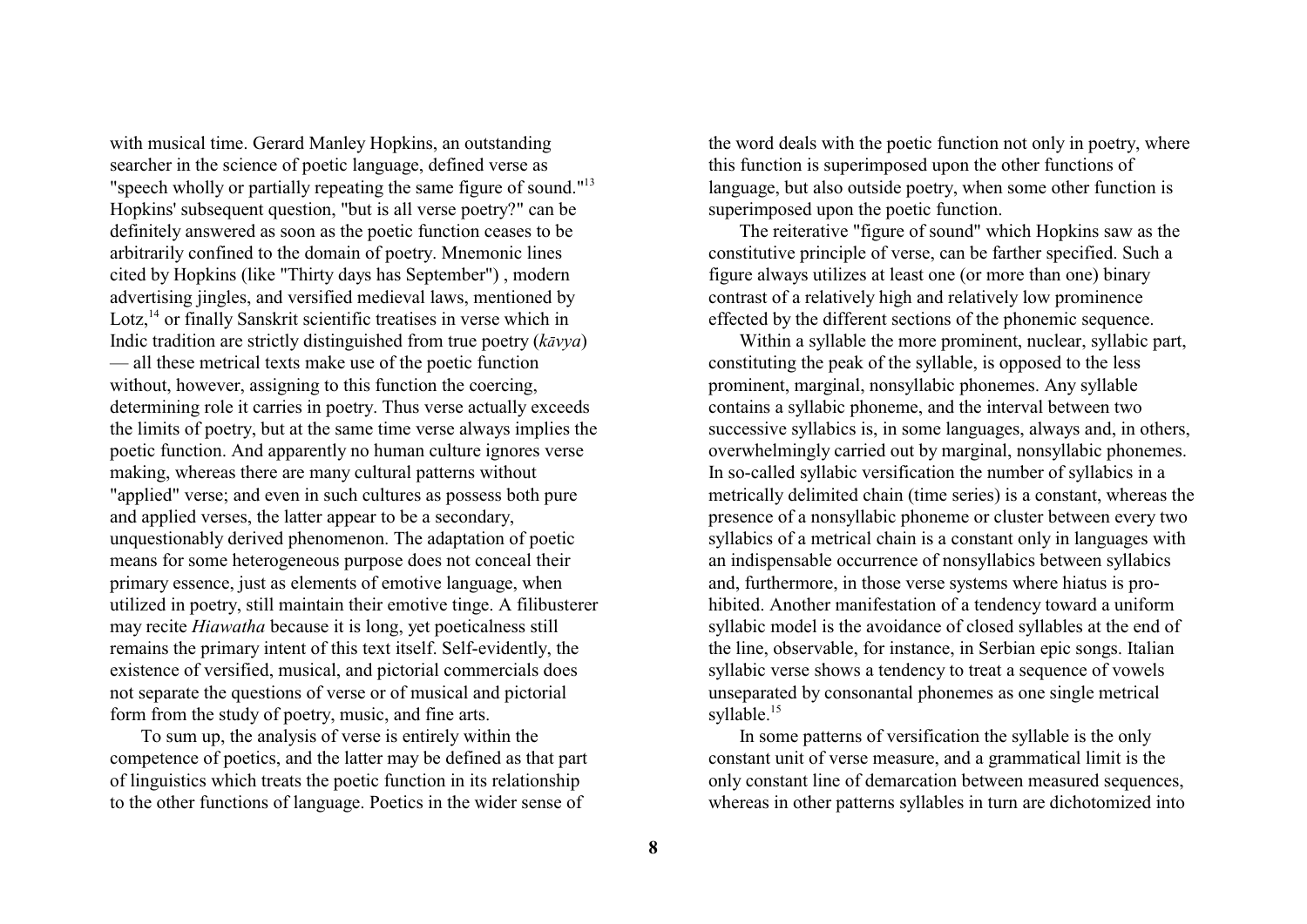more and less prominent, or two levels of grammatical limits are distinguished in their metrical function: word boundaries and syntactic pauses.

Except the varieties of the so-called vers libre that are based on conjugate intonations and pauses only, any meter uses the syllable as a unit of measure at least in certain sections of the verse. Thus in purely accentual verse ("sprung rhythm" in Hopkins' vocabulary), the number of syllables in the upbeat (called "slack" by Hopkins<sup>16</sup>) may vary, but the downbeat (ictus) constantly contains one single syllable.

In any accentual verse the contrast between higher and lower prominence is achieved by syllables under stress versus unstressed syllables.

Most accentual patterns operate primarily with the contrast of syllables with and without word stress, but some varieties of accentual verse deal with syntactic, phrasal stresses, those which Wimsatt and Beardsley cite as "the major stresses of the major words" $17$  and which are opposed as prominent to syllables without such major, syntactic stress.

In quantitative ("chronemic") verse, long and short syllables are mutually opposed as more and less prominent. This contrast is usually carried out by syllable nuclei, phonemically long and short. But in metrical patterns like Ancient Greek and Arabic, which equalize length "by position" with length "by nature" the minimal syllables consisting of a consonantal phoneme and one mora vowel are opposed to syllables with a surplus (a second mora or a closing consonant) as simpler and less prominent syllables opposed to those that are more complex and prominent.

The question still remains open whether, besides accentual and chronemic verse, there exists a "tonemic" type of versification in languages where differences of syllabic

intonations are used to distinguish word meanings.<sup>18</sup> In classical Chinese poetry,<sup>19</sup> syllables with modulations (in Chinese  $ts\hat{e}$ , deflected tones) are opposed to the nonmodulated syllabes (*p'ing*, level tones) , but apparently a chronemic principle underlies this opposition, as was suspected by Polivanov<sup>20</sup> and keenly interpreted by Wang  $Li^{21}$  in the Chinese metrical tradition the level tones prove to be opposed to the deflected tones as long tonal peeps of syllables to short ones, so that verse is based on the opposition of length and shortness.

Joseph Greenberg brought to my attention another variety of tonemic versification — the verse of Efik riddles based on the level feature.<sup>22</sup> In the sample cited by Simmons, $^{23}$  the query and the response form two octosyllables with an alike distribution of *h*(igh)— and *l*(ow)tone syllabics; in each hemistich, moreover, the last three of the four syllables present an identical tonemic pattern:*lhhl/hhhl/lhhl/hhhl//*. Whereas Chinese versification appears as a peculiar variety of quantitative verse, the verse of the Efik riddles is linked with the usual accentual verse by an opposition of two degrees of prominence (strength or height) of the vocal tone. Thus a metrical system of versification can be based only on the opposition of syllabic peaks and slopes (syllabic verse), on the relative level of the peaks (accentual verse), and on the relative length of the syllabic peeps or entire syllables (quantitative verse) .

In textbooks of literature we sometimes encounter a superstitious contraposition of syllabism as a mere mechanical count of syllables to the lively pulsation of accentual verse. If we examine, however, the binary meters of strictly syllabic and at the same time accentual versification, we observe two homogeneous successions of wavelike peaks and valleys. Of these two undulatory curves, the syllabic one carries nuclear phonemes in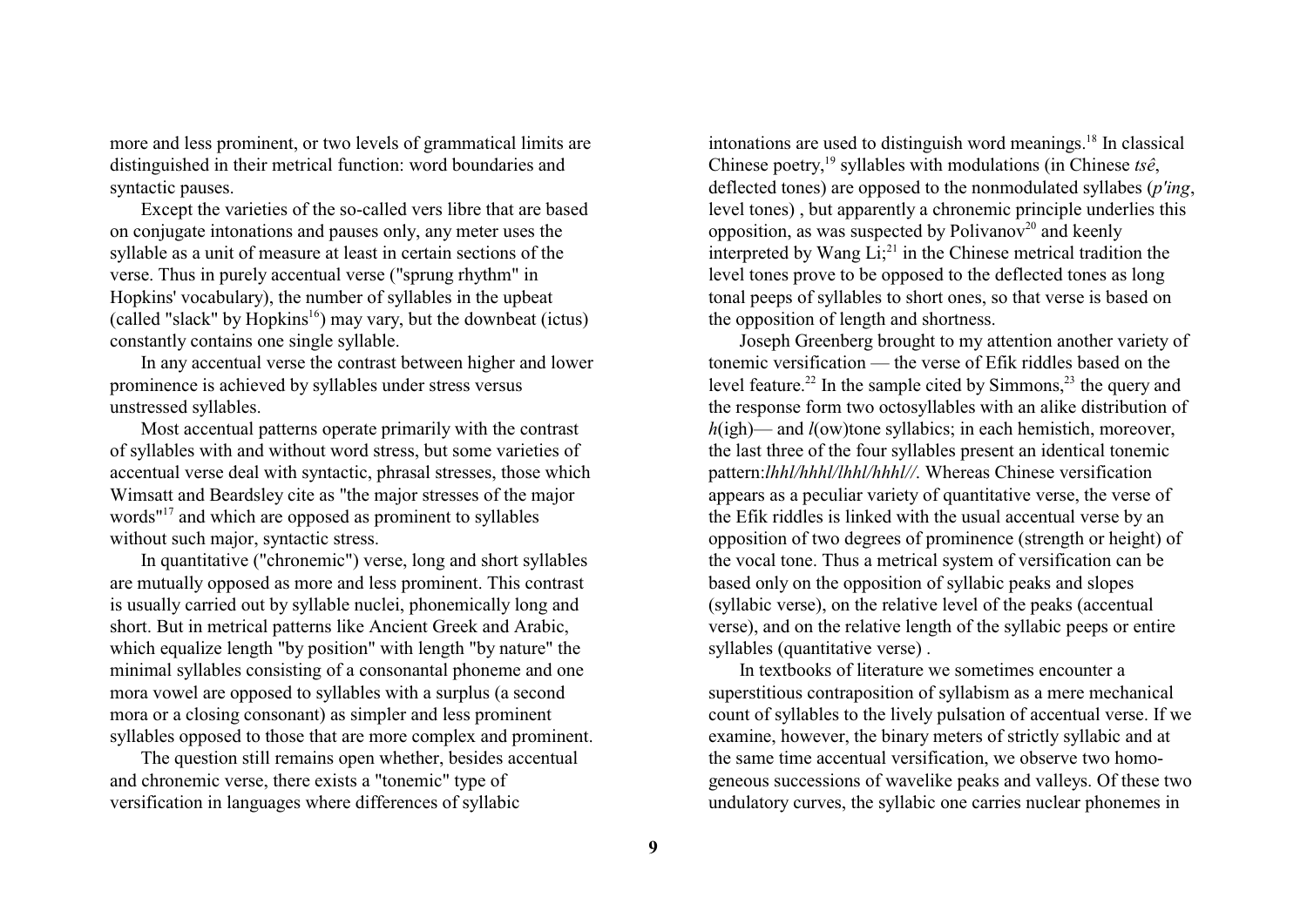the crest and usually marginal phonemes in the bottom. As a rule the accentual curve superimposed upon the syllabic curve alternates stressed and unstressed syllables in the crests and bottoms respectively.

For comparison with the English meters that we have discussed at length, I bring to your attention the similar Russian binary verse forms which for the last fifty years have undergone an exhaustive investigation.<sup>24</sup> The structure of the verse can be very thoroughly described and interpreted in terms of enchained probabilities. Besides the compulsory word boundary between the lines, which is an invariant throughout all Russian meters, in the classic pattern of Russian syllabic accentual verse ("syllabotonic" in native nomenclature) we observe the following constants: (1) the number of syllables in the line from its beginning to the last downbeat is stable; (2) this very last downbeat always carries a word stress; (3) a stressed syllable cannot fall on the upbeat if the downbeat is fulfilled by an unstressed syllable of the same word unit (so that a word stress can coincide with an upbeat only as far as it belongs to a monosyllabic word unit) .

Along with these characteristics compulsory for any line composed in a given meter, there are features that show a high probability of occurrence without being constantly present. Besides signals certain to occur ("probability one"), signals likely to occur ("probabilities less than one") enter into the notion of meter. Using Cherry's description of human communication, $^{25}$  we could say that the reader of poetry obviously "may be unable to attach numerical frequencies" to the constituents of the meter, but as far as he conceives the verse shape, he unwittingly gets an inkling of their "rank order."

In the Russian binary meters, all odd syllables counting back from the last downbeat — briefly, all the upbeats — are usually fulfilled by unstressed syllables, except some very low percentage of stressed monosyllables. All even syllables, again counting back from the last downbeat, show a sizable preference for syllables under word stress, but the probabilities of their occurrence are unequally distributed among the successive downbeats of the line. The higher the relative frequency of word stresses in a given downbeat, the lower the ratio shown by the preceding downbeat. Since the last downbeat is constantly stressed, the next to last has the lowest percentages of word stresses; in the preceding downbeat their amount is again higher, without attaining the maximum, displayed by the final downbeat; one downbeat farther toward the beginning of the line, the amount of the stresses sinks once more, without reaching the minimum of the next-to-last downbeat; and so on. Thus the distribution of word stresses among the downbeats within the line, the split into strong and weak downbeats, creates a *regressive undulatary curve* superimposed upon the wavy alternation of downbeats and upbeats. Incidentally, there is also the captivating question of the relationship between the strong downbeats and phrasal stresses.

The Russian binary meters reveal a stratified arrangement of three undulatory curves: (I) alternation of syllabic nuclei and margins; (II) division of syllabic nuclei into alternating downbeats and upbeats; and (III) alternation of strong and weak downbeats. For example, the Russian masculine iambic tetrameter of the nineteenth and present centuries may be represented as in the figure below, and a similar triadic pattern appears in the corresponding English forms.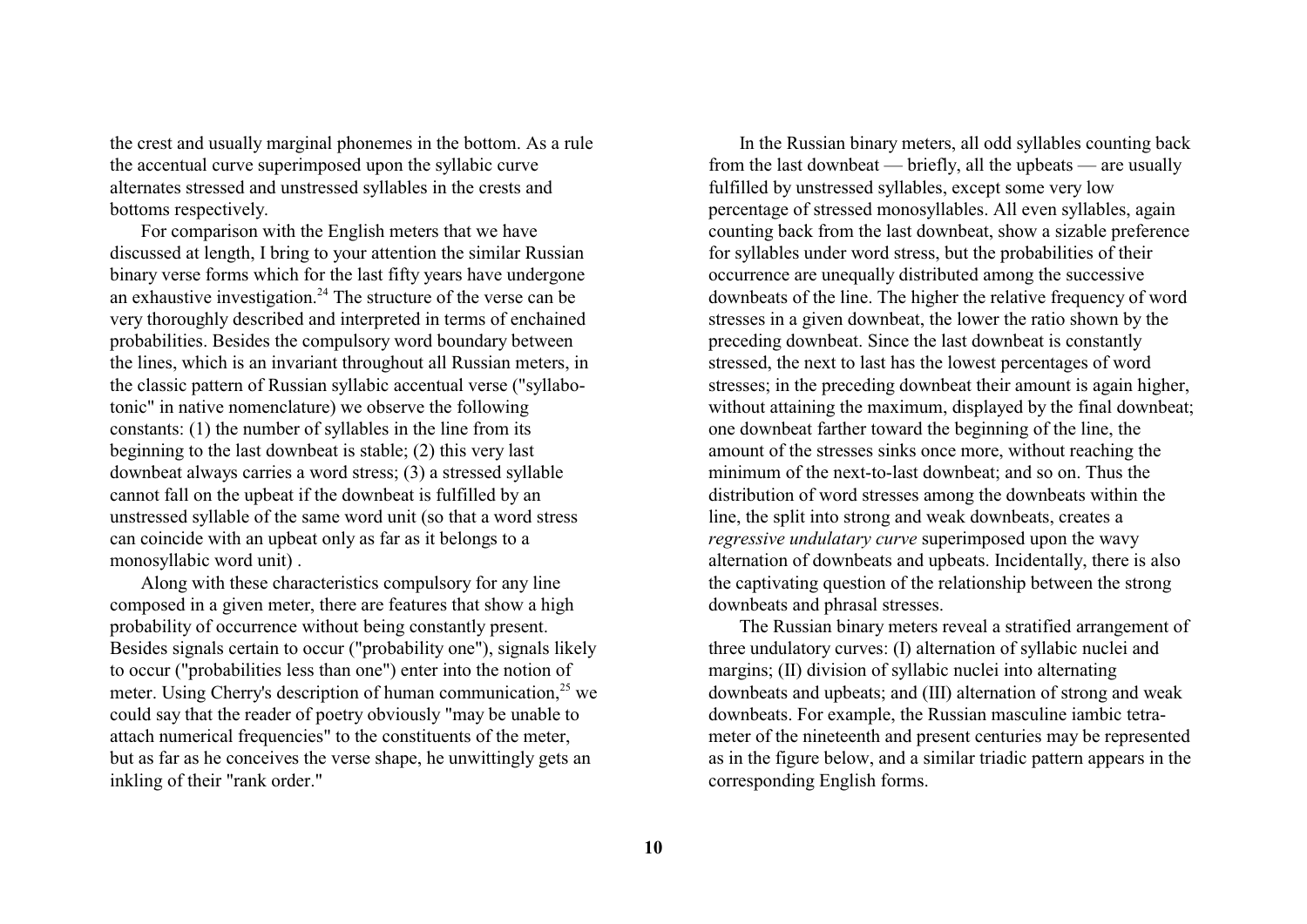

Three out of five downbeats are deprived of word stress in Shelley's iambic line "Laugh with an inextinguishable laughter." Seven out of sixteen downbeats are stressless in the following quatrain from Pasternak's late iambic tetrameter "Zemlja" (Earth) :

I úlica za panibráta S okónnicej podslepovátoj, I béloj nóèi i zakátu Ne razminút' sja u rekí.

Since the overwhelming majority of downbeats concur with word stresses, the listener or reader of Russian verses is prepared with a high degree of probability to meet a word stress in any even syllable of iambic lines, but at the very beginning of Pasternak's quatrain the fourth and, one foot farther, the sixth syllable, both in the first and in the following line, present him with a *frustrated expectation*. The degree of such a "frustration" is

higher when the stress is lacking in a strong downbeat and becomes particularly outstanding when two successive downbeats carry unstressed syllables. The stresslessness of two adjacent downbeats is the less probable and the most striking when it embraces a whole hemistich, as in a later line of the same poem: "Čtoby za gorodskóju grán'ju" [štəbyzegerackóju grán'ju]. The expectation depends on the treatment of a given downbeat in the poem and more generally in the whole extant metrical tradition. In the last downbeat but one, unstress may, however, outweigh the stress. Thus in this poem only 17 of 41 lines have a word stress on their sixth syllable. Yet in such a case the inertia of the stressed even syllables alternating with the unstressed odd syllables prompts some expectancy of stress also for the sixth syllable of the iambic tetrameter.

Quite naturally it was Edgar Allen Poe, the poet and theoretician of defeated anticipation, who metrically and psychologically appraised the human sense of gratification from the unexpected which arises from expectedness, each unthinkable without its opposite, "as evil cannot exist without good."<sup>26</sup> Here we could easily apply Robert Frost's formula from "The Figure a Poem Makes": "The figure is the same as for love."

The so-called shifts of word stress in polysyllabic words from the downbeat to the upbeat ("reversed feet"), which are unknown to the standard forms of Russian verse, appear quite usually in English poetry after a metrical and/or syntactic pause. A notable example is the rhythmical variation of the same adjective in Milton's "infinite wrath and infinite despair." In the line "Nearer, my God, to Thee, nearer to Thee" the stressed syllable of one and the same word occurs twice in the upbeat, first at the beginning of the line and a second time at the beginning of a phrase. This license, discussed by Jespersen<sup>27</sup> and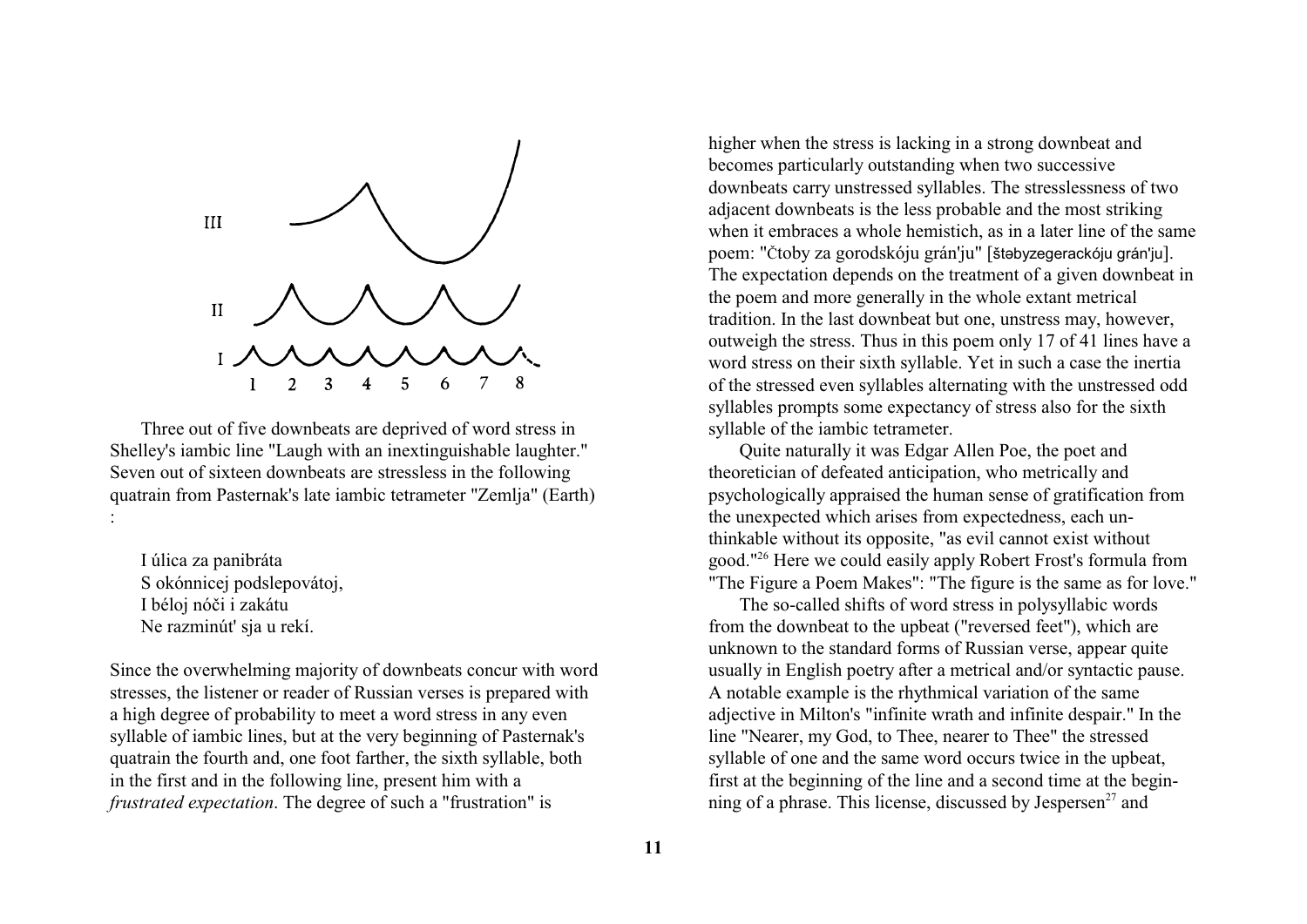current in many languages, is entirely explainable by the particular import of the relation between an upbeat and the immediately preceding downbeat. Where such an immediate precedence is impeded by an inserted pause, the upbeat becomes a kind of *syllaba anceps.*

Besides the rules that underlie the compulsory features of verse, the rules governing its optional traits also pertain to meter. We are inclined to designate such phenomena as unstress in the downbeats and stress in upbeats as deviations, but it must be remembered that these are allowed oscillations, departures within the limits of the law. In British parliamentary terms, it is not an opposition to its majesty the meter but an opposition of its majesty. As to the actual infringements of metrical laws, the discussion of such violations recalls Osip Brik, perhaps the keenest of the Russian Formalists, who used to say that political conspirators are tried and condemned only for unsuccessful attempts at a forcible upheaval, because in the case of a successful coup it is the conspirators who assume the role of judges and prosecutors. If the violences against the meter take root, they themselves become metrical rules.

Far from being an abstract, theoretical scheme, meter — or in more explicit terms, *verse design* — underlies the structure of any single line or, in logical terminology, any single *verse instance*. Design and instance are correlative concepts. The verse design determines the invariant features of the verse instances and sets up the limits of variations. A Serbian peasant reciter of epic poetry memorizes, performs, and, to a high extent, improvises thousands, sometimes tens of thousands of lines, and their meter is alive in his mind. Unable to abstract its rules, he nonetheless notices and repudiates even the slightest infringement of these rules. Any line of Serbian epics contains precisely

ten syllables and is followed by a syntactic pause. There is furthermore a compulsory word boundary before the fifth syllable and a compulsory absence of word boundary before the fourth and the tenth syllable. The verse has, moreover, significant quantitative and accentual characteristics.<sup>28</sup>

This Serbian epic break, along with many similar examples presented by comparative metrics, is a persuasive warning against the erroneous identification of a break with a syntactic pause. The obligatory word boundary must not be combined with a pause and is not even meant to be audible to the ear. The analysis of Serbian epic songs phonographically recorded proves that there are no compulsory audible clues to the break, and yet any attempt to abolish the word boundary before the fifth syllable by a mere insignificant change in word order is immediately condemned by the narrator. The grammatical fact that the fourth and fifth syllables pertain to two different word units is sufficient for the appraisal of the break. Thus verse design goes far beyond the questions of sheer song shape; it is a much wider linguistic phenomenon, and it yields to no isolating phonetic treatment.

I say "linguistic phenomenon" even though Chatman states that "the meter exists as a system outside the language."<sup>29</sup> Yes, meter appears also in other arts dealing with time sequence. There are many linguistic problems — for instance, syntax which likewise overstep the limit of language and are common to different semiotic systems. We may speak even about the grammar of traffic signals. There exists a signal code, where a yellow light when combined with green warns that free passage is close to being stopped and when combined with red announces the approaching cessation of the stoppage; such a yellow signal offers a close analogue to the verbal completive aspect. Poetic meter, however, has so many intrinsically linguistic particula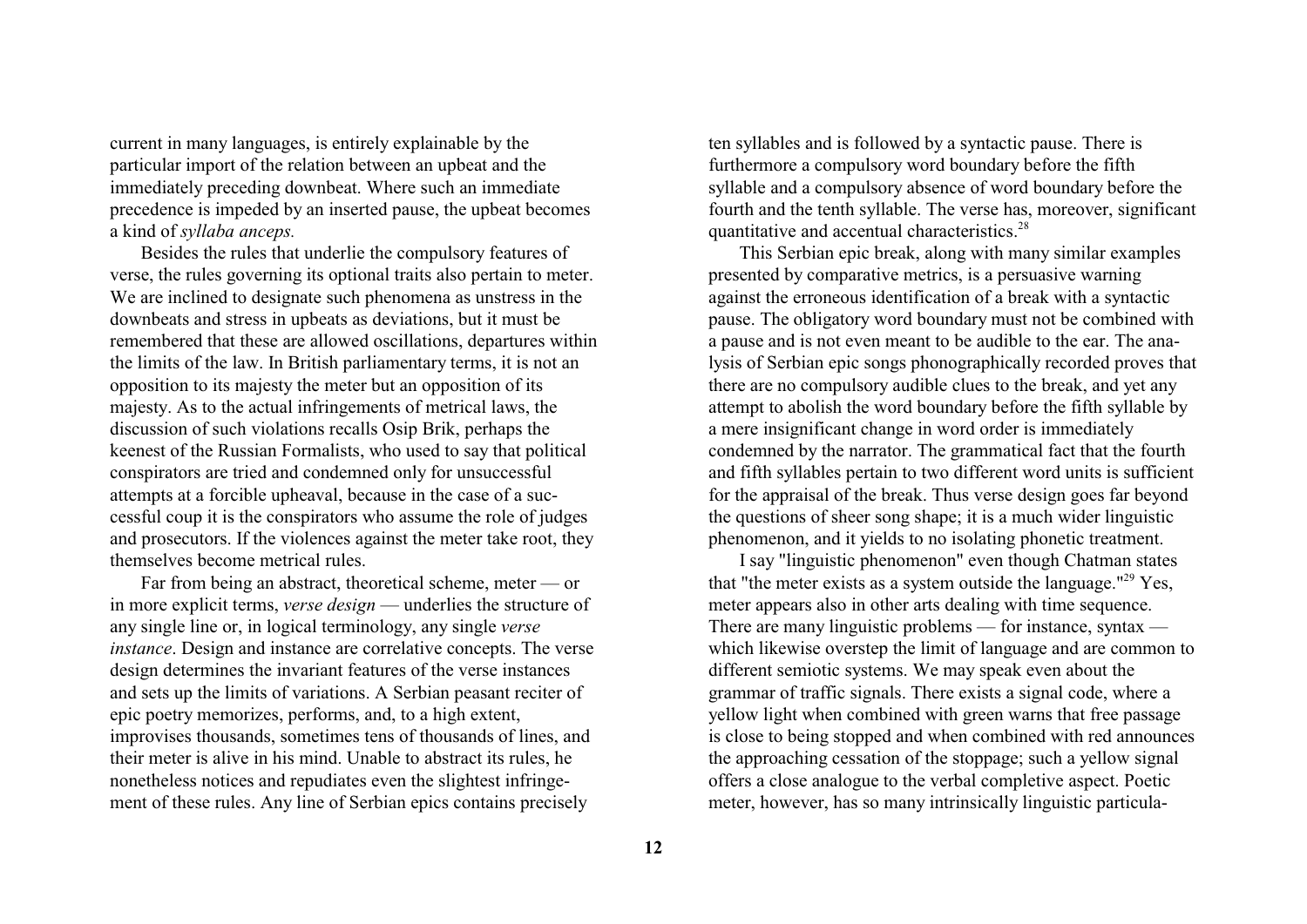rities that it is most convenient to describe it from a purely linguistic point of view,

Let us add that no linguistic property of the verse design should be disregarded. Thus, for example, it would be an unfortunate mistake to deny the constitutive value of intonation in English meters. Not to mention its fundamental role in the meters of such a master of English free verse as Whitman, it is hardly possible to ignore the metrical significance of pausal intonation ("final juncture"), whether "cadence" or "anticadence" $30$  in poems like "The Rape of the Lock" with its intentional avoidance of enjambments. Yet even a vehement accumulation of enjambments never hides their digressive, variational status; they always set off the normal coincidence of syntactic pause and pausal intonation with the metrical limit. Whatever is the reciter's way of reading, the intonational constraint of the poem remains valid. The intonational contour specific to a poem, to a poet, to a poetic school is one of the most notable topics brought to discussion by the Russian Formalists.<sup>31</sup>

The verse design is embodied in verse instances. Usually the free variation of these instances is denoted by the somewhat equivocal label "rhythm." A variation of *verse instances* within a given poem must be strictly distinguished from the variable *delivery instances*. The intention "to describe the verse line as it is actually performed" is of lesser use for the synchronic and historical analysis of poetry than it is for the study of its recitation in the present and the past. Meanwhile the truth is simple and clear: "There are many performances of the same poem differing among themselves in many ways. A performance is an event, but the poem itself, if there is any poem, must be some kind of enduring object." $32$  This sage memento of Wimsatt

and Beardsley belongs indeed to the essentials of modern metrics.

In Shakespeare's verses the second, stressed syllable of the word "absurd" usually falls on the downbeat, but once in the third act of *Hamlet* it falls on the upbeat: "No, let the candied tongue lick absurd pomp " The reciter may scan the word "absurd" in this line with an initial stress on the first syllable or observe the final word stress in accordance with the standard accentuation. He may also subordinate the word stress of the adjective in favor of the strong syntactic stress of the following head word, as suggested by Hill: "Nó, lèt thě cândied tóngue lîck âbsùrd pómp $\frac{133}{3}$  as in Hopkins' conception of English antispasts — "re'gret "never"<sup>34</sup> There is, finally, the possibility of emphatic modifications either through a "fluctuating accentuation" (*schwebende Betonung*) embracing both syllables or through an exclamatory reinforcement of the first syllable [àb-súrd]. But whatever solution the reciter chooses, the shift of the word stress from the downbeat to the upbeat with no antecedent pause is still arresting, and the moment of frustrated expectation stays viable. Wherever the reciter puts the accent, the discrepancy between the English word stress on the second syllable of "absurd" and the downbeat attached to the first syllable persists as a constitutive feature of the verse instance. The tension between the ictus and the usual word stress is inherent in this line independently of its different implementations by various actors and readers. As Hopkins observes, in the preface to his poems, "two rhythms are in some manner running at once." $35$  His description of such a contrapuntal run can be reinterpreted. The superinducing of the equivalence principle upon the word sequence or, in other terms, the *mounting* of the metrical form upon the usual speech form necessarily gives the experience of a double, ambiguous shape to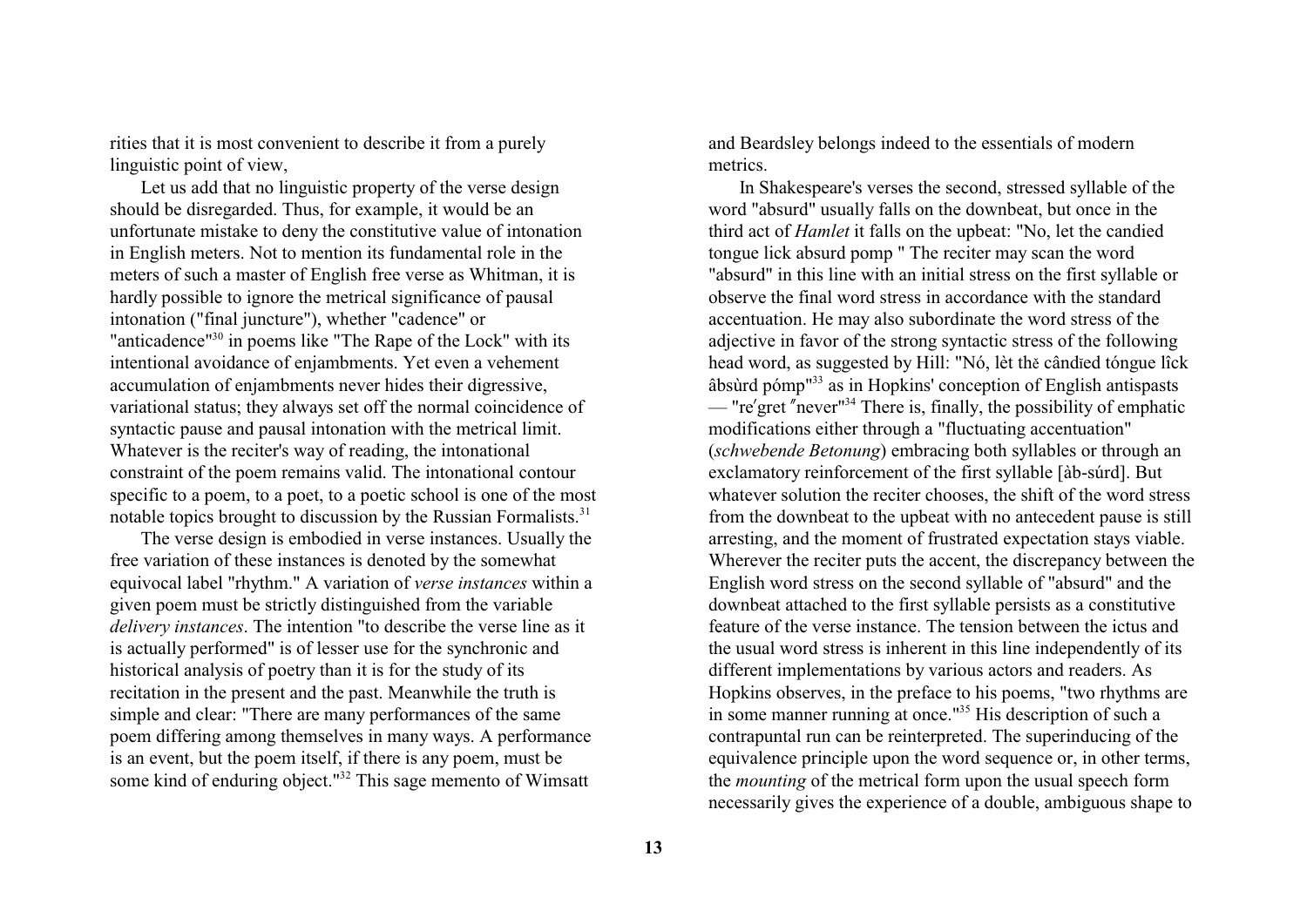anyone who is familiar with the given language and with verse. Both the convergences and the divergences between the two forms, both the warranted and the frustrated expectations, supply this experience.

How the given verse instance is implemented in the given delivery instance depends on the *delivery design* of the reciter; he may cling to a scanning style or tend toward proselike prosody or freely oscillate between these two poles. We must be on guard against simplistic binarism which reduces two couples into one single opposition either by suppressing the cardinal distinction between verse design and verse instance (as well as between delivery design and delivery instance) or by an erroneous identification of delivery instance and delivery design with the verse instance and verse design.

"But tell me, child, your choice; what shall I buy You?" — "Father, what you buy me I like best."

These two lines from "The Handsome Heart" by Hopkins contain a heavy enjambment which puts a verse boundary before the concluding monosyllable of a phrase, of a sentence, of an utterance. The recitation of these pentameters may be strictly metrical with a manifest pause between "buy" and "you" and a suppressed pause after the pronoun. Or, on the contrary, there may be displayed a prose-oriented manner without any separation of the words "buy you" and with a marked pausal intonation at the end of the question. None of these ways of recitation can, however, hide the intentional discrepancy between the metrical and syntactic division. The verse shape of a poem remains completely independent of its variable delivery, whereby I do not

intend to nullify the alluring question of *Autorenleser* and *Selbstleser* launched by Sievers.<sup>36</sup>

No doubt, verse is primarily a recurrent "figure of sound." Primarily, always, but never uniquely. Any attempts to confine such poetic conventions as meters, alliteration, or rhyme to the sound level are speculative reasonings without any empirical justification. The projection of the equational principle into the sequence has a much deeper and wider significance. Valéry's view of poetry as "hesitation between the sound and the sense" is much more realistic and scientific than any bias of phonetic isolationism. 37

Although rhyme by definition is based on a regular recurrence of equivalent phonemes or phonemic groups, it would be an unsound oversimplification to treat rhyme merely from the standpoint of sound. Rhyme necessarily involves a semantic relationship between rhyming units ("rhyme-fellows" in Hopkins' nomenclature). $38$  In scrutinizing a rhyme we are faced with the question of whether or not it is a homoeoteleuton, which confronts similar derivational and/or inflexional suffixes (congratulations—decorations), or whether the rhyming words belong to the same or to different grammatical categories. Thus, for example, Hopkins' fourfold rhyme is an agreement of two nouns — "kind" and "mind" — both contrasting with the adjective "blind" and with the verb "find." Is there a semantic propinquity, a sort of simile between rhyming lexical units, as in dove — love, light — bright, place — space, name — fame? Do the rhyming members carry the same syntactic function? The difference between the morphological class and the syntactic application may be pointed out in rhyme. Thus in Poe's lines, "While I nodded, nearly *napping*, suddenly there came a *tapping*. As of someone gently *rapping*," the three rhyming words,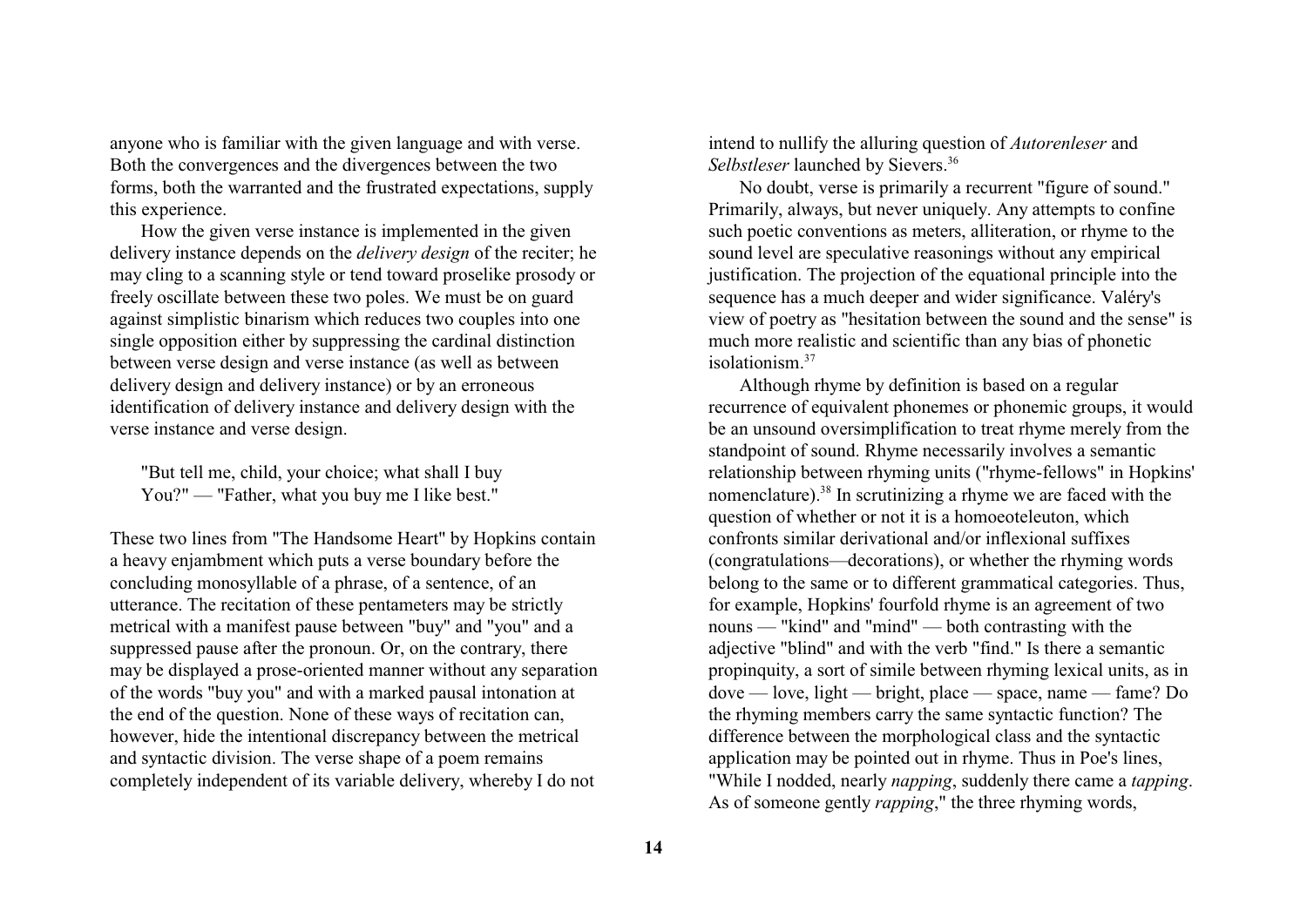morphologically alike, are all three syntactically different. Are totally or partly homonymic rhymes prohibited, tolerated, or favored? Such full homonyms as son — sun, I — eye, eve eave, and on the other hand, echo rhymes like December — ember, infinite — night, swarm — warm, smiles — miles? What about compound rhymes (such as Hopkins' "enjoyment — toy meant" or "began some — ransom"), where a word unit accords with a word group?

A poet or poetic school may be oriented toward or against grammatical rhyme; rhymes must be either grammatical or antigrammatical; an agrammatical rhyme, indifferent to the relation between sound and grammatical structure, would, like any agrammatism, belong to verbal pathology. If a poet tends to avoid grammatical rhymes, for him, as Hopkins said, "There are two elements in the beauty rhyme has to the mind, the likeness or sameness of sound and the unlikeness or difference of meaning."<sup>39</sup> Whatever the relation between sound and meaning in different rhyme techniques, both spheres are necessarily involved. After Wimsatt's illuminating observations about the meaningfulness of rhyme $40$  and the shrewd modern studies of Slavic rhyme patterns, a student in poetics can hardly maintain that rhymes signify merely in a very vague way.

Rhyme is only a particular, condensed case of a much more general, we may even say the fundamental, problem of poetry, namely parallelism. Here again Hopkins, in his student papers of 1865, displayed a prodigious insight into the structure of poetry:

The artificial part of poetry, perhaps we shall be right to say all artifice, reduces itself to the principle of parallelism. The structure of poetry is that of continuous parallelism, ranging from the technical so-called Parallelisms of Hebrew poetry

and the antiphons of Church music up to the intricacy of Greek or Italian or English verse. But parallelism is of two kinds necessarily — where the opposition is clearly marked, and where it is transitional rather or chromatic. Only the first kind, that of marked parallelism, is concerned with the structure of verse — in rhythm, the recurrence of a certain sequence of syllables, in metre, the recurrence of a certain sequence of rhythm, in alliteration, in assonance and in rhyme. Now the force of this recurrence is to beget a recurrence or parallelism answering to it in the words or thought and, speaking roughly and rather for the tendency than the invariable result, the more marked parallelism in structure whether of elaboration or of emphasis begets more marked parallelism in the words and sense . . . To the marked or abrupt kind of parallelism belong metaphor, simile, parable, and so on, where the effect is sought in likeness of things, and antithesis, contrast, and so on, where it is sought  $in$  unlikeness  $41$ 

Briefly, equivalence in sound, projected into the sequence as its constitutive principle, inevitably involves semantic equivalence, and on any linguistic level any constituent of such a sequence prompts one of the two correlative experiences which Hopkins neatly defines as "comparison for likeness' sake" and "comparison for unlikeness' sake" $42$  Folklore offers the most clear-cut and stereotyped forms of poetry, particularly suitable for structural scrutiny (as Sebeok illustrated with Cheremis samples). $43$  Those oral traditions that use grammatical parallelism to connect consecutive lines, for example, Finno-Ugric patterns of verse<sup>44</sup> and to a high degree also Russian folk poetry, can be fruitfully analyzed on all linguistic levels — phonological,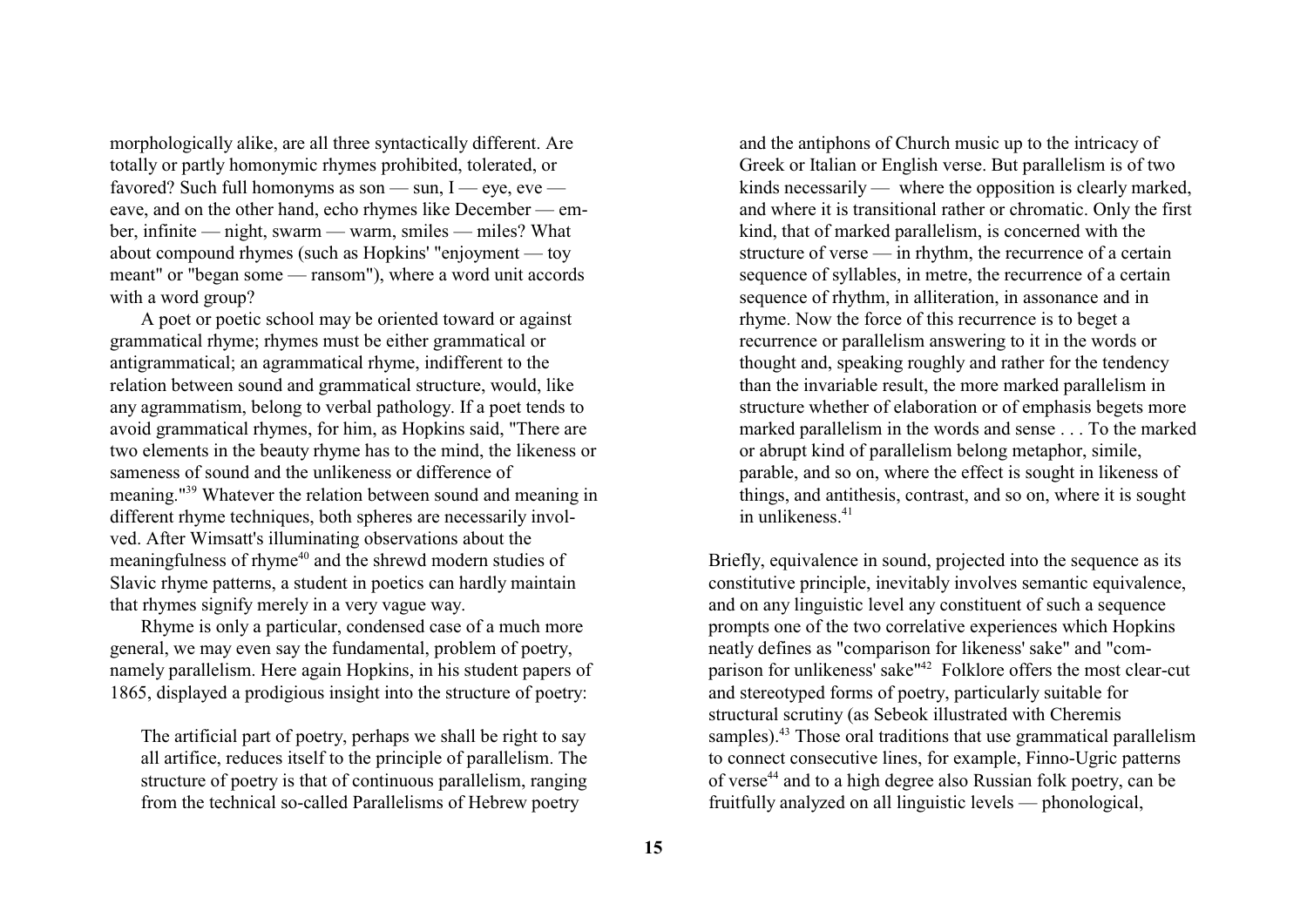morphological, syntactic, and lexical: we leave what elements are conceived as equivalent and how likeness on certain levels is tempered by conspicuous difference on other ones. Such forms enable us to verify Ransom's wise suggestion that "the meterand-meaning process is the organic art of poetry, and involves all its important characters "<sup>45</sup> These clear-cut traditional structures may dispel Wimsatt's doubts about the possibility of writing a grammar of the meter's interaction with the sense, as well as a grammar of the arrangement of metaphors.<sup>46</sup> As soon as parallelism is promoted to canon, the interaction between meter and meaning and the arrangement of tropes cease to be "the free and individual and unpredictable parts of the poetry."

Let me translate a few typical lines from Russian wedding songs about the appearance of the bridegroom:

A brave fellow was going to the porch, Vasilij was walking to the manor.

The translation is literal; the verbs, however, take the final position in both Russian clauses (*Dobroj mólodec k sénièkam privoráèival.* / *Vasílij k téremu prixázival*) . The lines wholly correspond to each other syntactically and morphologically. Both predicative verbs have the same prefixes and suffixes and the same vocalic alternant in the stem; they are alike in aspect, tense, number, and gender; and, moreover, they are synonymous. Both subjects, the common noun and the proper name, refer to the same person and form an appositional group. The two modifiers of place are expressed by identical prepositional constructions, and the first one stands in a synechdochic relation to the second.

These verses may occur preceded by another line of similar grammatical (syntactic and morphologic) makeup : "Not a bright falcon was flying beyond the hills" or "Not a fierce horse was coming at gallop to the court." The "bright falcon" and the "fierce horse" of these variants are put in metaphorical relation with the "brave fellow" This a traditional Slavic negative parallelism the refutation of the metaphorical state (vehicle) in favor of the factual state (tenor). The negation *ne* may, however, be omitted: "Jasjón sokol zá gory zaljótyval" (A bright falcon was flying beyond the hills) or "Retív kon' kó dvorvu priskákivel" (A fierce horse was coming at a gallop to the court). In the first of the two examples the *metaphorical* relation is maintained: a brave fellow appeared at the porch like a bright falcon from behind the hills. In the other instance, however, the semantic connection becomes ambiguous. A comparison between the appearing bridegroom and the galloping horse suggests itself, but at the same time the halt of the horse at the court actually anticipates the approach of the hero to the house. Thus, before introducing the rider and the manor of his fiancee, the song evokes the contiguous, *metonymical* images of the horse and of the courtyard: possession instead of possessor, and outdoors instead of inside. The exposition of the groom may be broken up into two consecutive moments even without substituting the horse for the horseman: "A brave fellow was coming at a gallop to the court, // Vasilij was walking to the porch." Thus the "fierce horse" emerging in the preceding line at a similar metrical and syntactic place as the "brave fellow" figures simultaneously as a likeness to and as a representative possession of this fellow, properly speaking pets pro tots for the horseman. The horse image is on the border line between metonymy and synecdoche. From these suggestive connotations of the "fierce horse" there ensues a metaphorical synecdoche: in the wedding songs and other varieties of Russian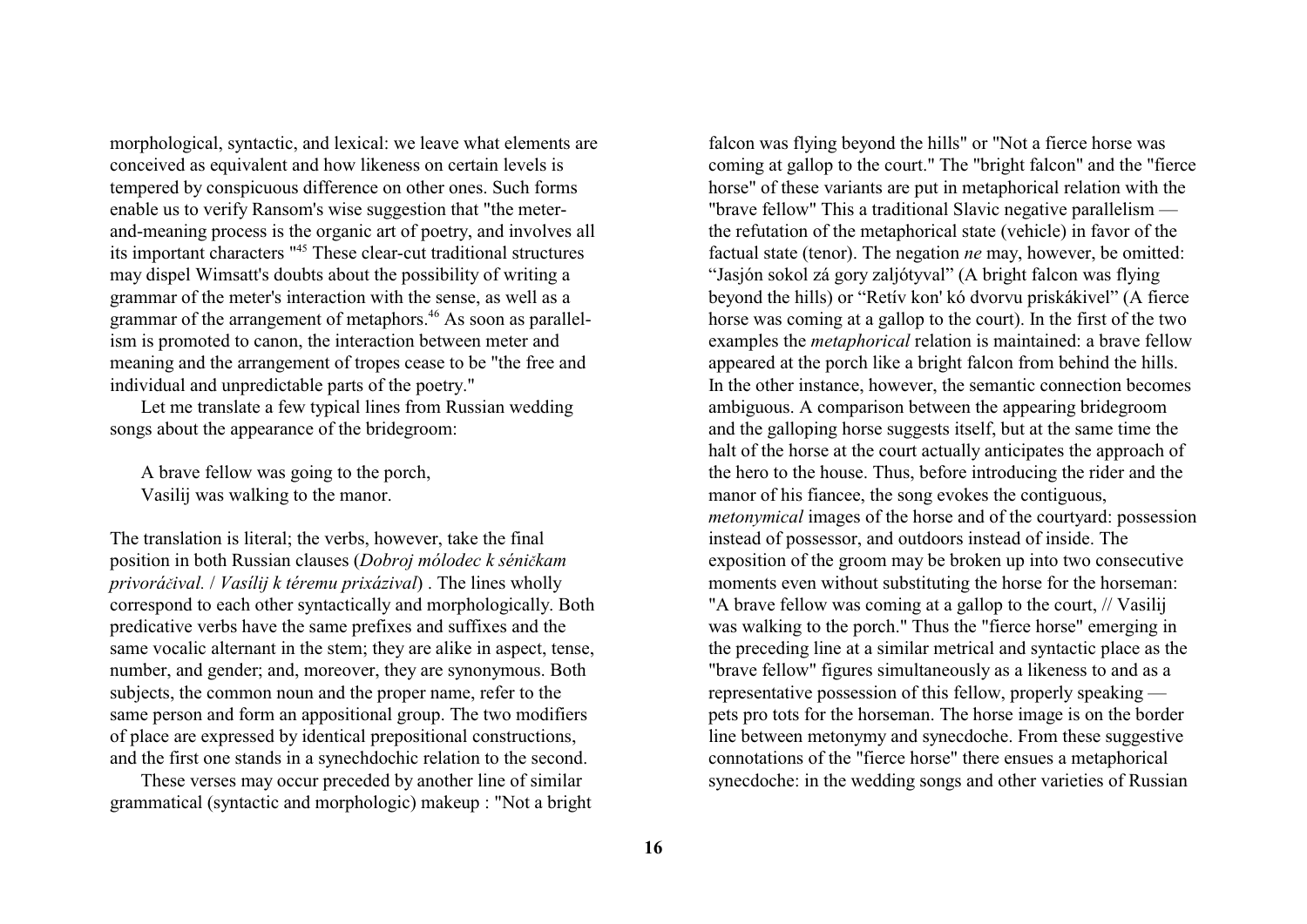erotic lore, the masculine *retiv kon'* becomes a latent or even patent phallic symbol.

As early as the 1880s, Potebnja, a remarkable inquirer into Slavic poetics, pointed out that in folk poetry symbols are, as it were, materialized (ovešèestvlen), converted into an accessory of the ambiance.<sup> $47$ </sup> Still a symbol, it is put, however, in a connection with the action. Thus a simile is presented in the shape of a temporal sequence. In Potebnja's examples from Slavic folklore, the willow, under which a girl passes, serves at the same time as her image; the tree and the girl are both present in the same verbal simulacrum of the willow. Quite similarly, the horse of the love songs remains a symbol of virility not only when the maid is asked by the lad to feed his steed but even when being saddled or put into the stable or tied to a tree.

In poetry not only the phonological sequence but, in the same way, any sequence of semantic units strives to build an equation. Similarity superimposed on contiguity imparts to poetry its thoroughgoing symbolic, multiplex, polysemantic essence, which is beautifully suggested by Goethe's "Alles Vergängliche ist nur ein Gleichnis" (Anything transient is but a likeness). Said more technically, anything sequent is a simile. In poetry, where similarity is superinduced upon contiguity, any metonymy is slightly metaphoric and any metaphor has a metonymic tint.

Ambiguity is an intrinsic, inalienable character of any selffocused message, briefly, a corollary feature of poetry. Let us repeat with Empson: "The machinations of ambiguity are among the very roots of poetry."<sup>48</sup> Not only the message itself but also its addresser and addressee become ambiguous. Besides the author and the reader, there is the "I" of the lyrical hero or of the fictitious storyteller and the "you" or "thou" of the alleged addressee of dramatic monologues, supplications, and epistles.

For example the poem "Wrestling Jacob" is addressed by its title hero to the Saviour and simultaneously acts as a subjective message of the poet Charles Wesley (1707—1788) to his readers. Virtually any poetic message is a quasi-quoted discourse with all those peculiar, intricate problems which "speech within speech" offers to the linguist.

The supremacy of the poetic function over the referential function does not obliterate the reference but makes it ambiguous. The doublesensed message finds correspondence in a split addresser, in a split addressee, as well as in a split reference, as is cogently exposed in the preambles to fairy tales of various peoples, for instance, in the usual exordium of the Majorca storytellers: "Aixo era y no era" (It was and it was not).  $49$  The repetitiveness effected by imparting the equivalence principle to the sequence makes reiterable not only the constituent sequences of the poetic messages but the whole message as well. This capacity for reiteration whether immediate or delayed, this reification of a poetic message and its constituents, this conversion of a message into an enduring thing, indeed all this represents an inherent and effective property of poetry.

In a sequence in which similarity is superimposed on contiguity, two similar phonemic sequences near to each other are prone to assume a paronomastic function. Words similar in sound are drawn together in meaning. It is true that the first line of the find stanza in Poe's "Raven" makes wide use of repetitive alliterations, as noted by Valéry,<sup>50</sup> but "the overwhelming effect" of this line and of the whole stanza is due primarily to the sway of poetic etymology.

And the Raven, never flitting, still is sitting, *still* is sitting On the pallid bust of Pallas just above my chamber door;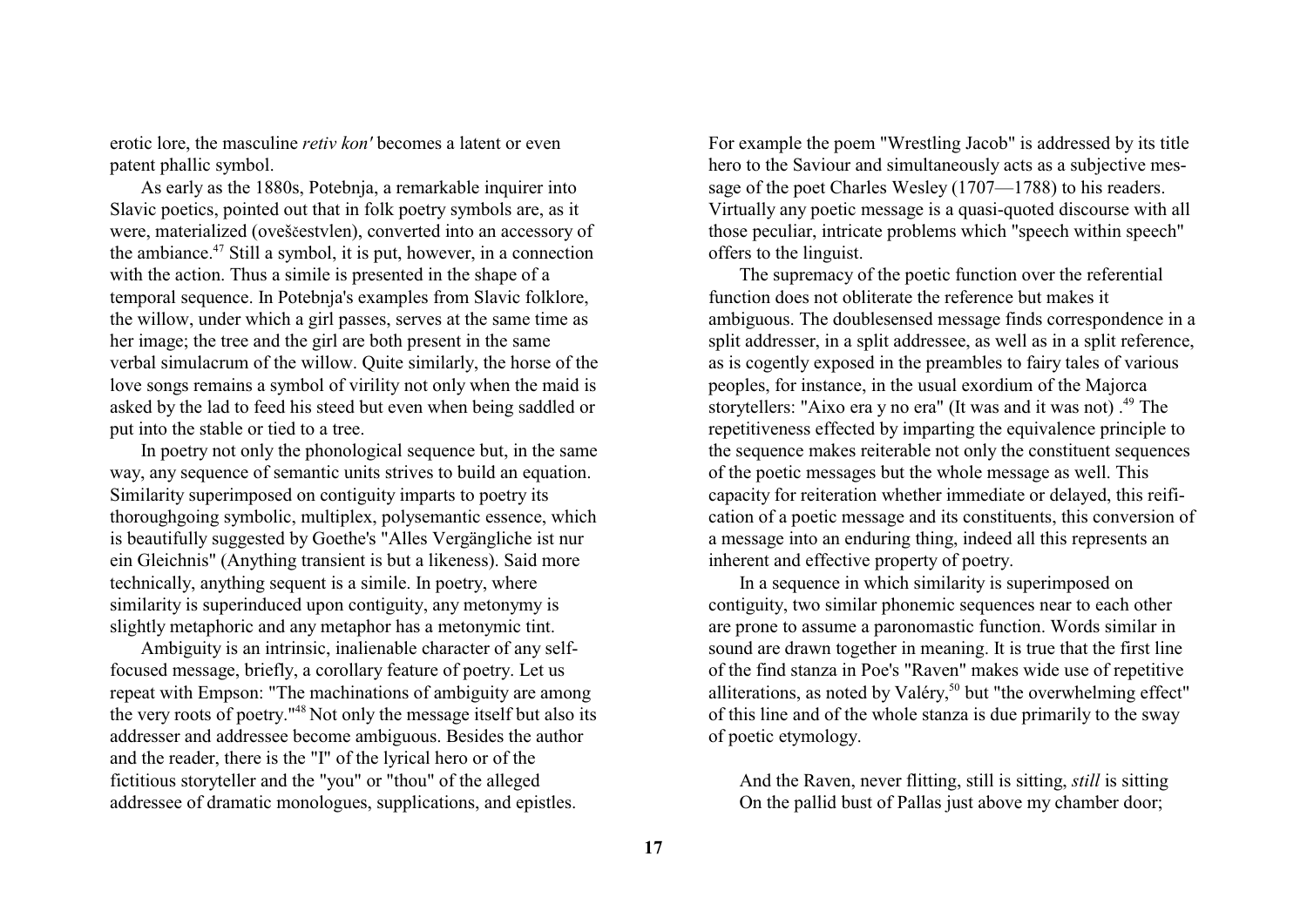And his eyes have all the seeming of a demon's that is dreaming,

And the lamp-light o'er him streaming throws his shadow on the floor :

And my soul from out that shadow that lies floating on the floor

Shall be liked – nevermore!

The perch of the raven, "the pallid bust of Pallas" is merged through the "sonorous" paronomasia / $\alpha$  /  $\alpha$  /  $\alpha$  /  $\alpha$  /  $\alpha$  /  $\alpha$  /  $\alpha$  /  $\alpha$  /  $\alpha$  /  $\alpha$  /  $\alpha$  /  $\alpha$  /  $\alpha$  /  $\alpha$  /  $\alpha$  /  $\alpha$  /  $\alpha$  /  $\alpha$  /  $\alpha$  /  $\alpha$  /  $\alpha$  /  $\alpha$  /  $\alpha$  /  $\alpha$  /  $\alpha$  /  $\alpha$  /  $\alpha$ organic whole (similar to Shelley's molded line "Sculptured on alabaster obelisk" /sk.lp/ — /l.b.st/ — /b.l.sk/). Both confronted words were blended earlier in another epithet of the same bust placid  $/$  plæsid $/$  — a poetic portmanteau, and the bond between the sitter and the seat was in turn fastened by a paronomasia: "bird or *b*ea*st* upon the ... *b*u*st*." The bird "is sitting / On the pallid bust of Pallas just above my chamber door" and the raven on his perch, despite the lover's imperative "take thy form from off my door" is nailed into place by the words  $\langle \mathbf{x} \rangle$  as a box  $\langle \mathbf{x} \rangle$ , both of them blended in /bost/

The never-ending stay of the grim guest is expressed by a chain of ingenious paronomasias, partly inversive, as we would expect from such a deliberate experimenter in anticipatory, regressive *modus operandi*, such a master in "writing backwards" as Edgar Allan Poe. In the introductory line of this concluding stoma, "raven" contiguous to the bleak refrain word "never." appears once more as an embodied mirror image of this "never": /n.v.r/ — /r.v.n/. Salient paronomasias interconnect both emblems of the everlasting despair, first "the Raven, never flitting" at the beginning of the very last stanza, and second, in its very last lines the "shadow that lies floating on the floor" and

"shall be liked — nevermore": /never flitin/ — /flótin/ ... /flor/ ... /lifted never/. The alliterations that struck Valéry build a paronomastic string: /stí ... /  $-$  /sit ... /  $-$  /stí ... /  $-$  /sit ... /. The invariance of the group is particularly stressed by the variation in its order. The two luminous effects in the chiaroscuro – the "fiery eyes" of the black fowl and the lamplight throwing "his shadow on the floor" — are evoked to add to the gloom of the whole picture and are again bound by the "vivid effect" of paronomasias: /ɔlðə símɪŋ/ ... /dímənz/ ... / ɪz drímɪŋ/ — /ɔrɪm strímɪŋ/. "That shadow that lies /láyz/" pairs with the raven's "eyes" /áyz/ in an impressively misplaced echo rhyme.

In poetry, any conspicuous similarity in sound is evaluated in respect to similarity and/or dissimilarity in meaning. But Pope's alliterative precept to poets — "the sound must seem an echo of the sense" – has a wider application. In referential language the connection between *signans* and *signatum* is overwhelmingly based on their codified contiguity, which is often confusingly labeled "arbitrariness of the verbal sign." The relevance of the sound-meaning nexus is a simple corollary of the superposition of similarity upon contiguity. Sound symbolism is an undeniably objective relation founded on a phenomenal connection between different sensory modes, in particular between the visual and the auditory experience. If the results of research in this area have sometimes been vague or controversial, it is primarily due to an insufficient care for the methods of psychological and linguistic inquiry.

Particularly from the linguistic point of view the picture has often been distorted by lack of attention to the phonological aspect of speech sounds or by inevitably vain operations with complex phonemic units instead of with their ultimate components. But when on testing, for example, such phonemic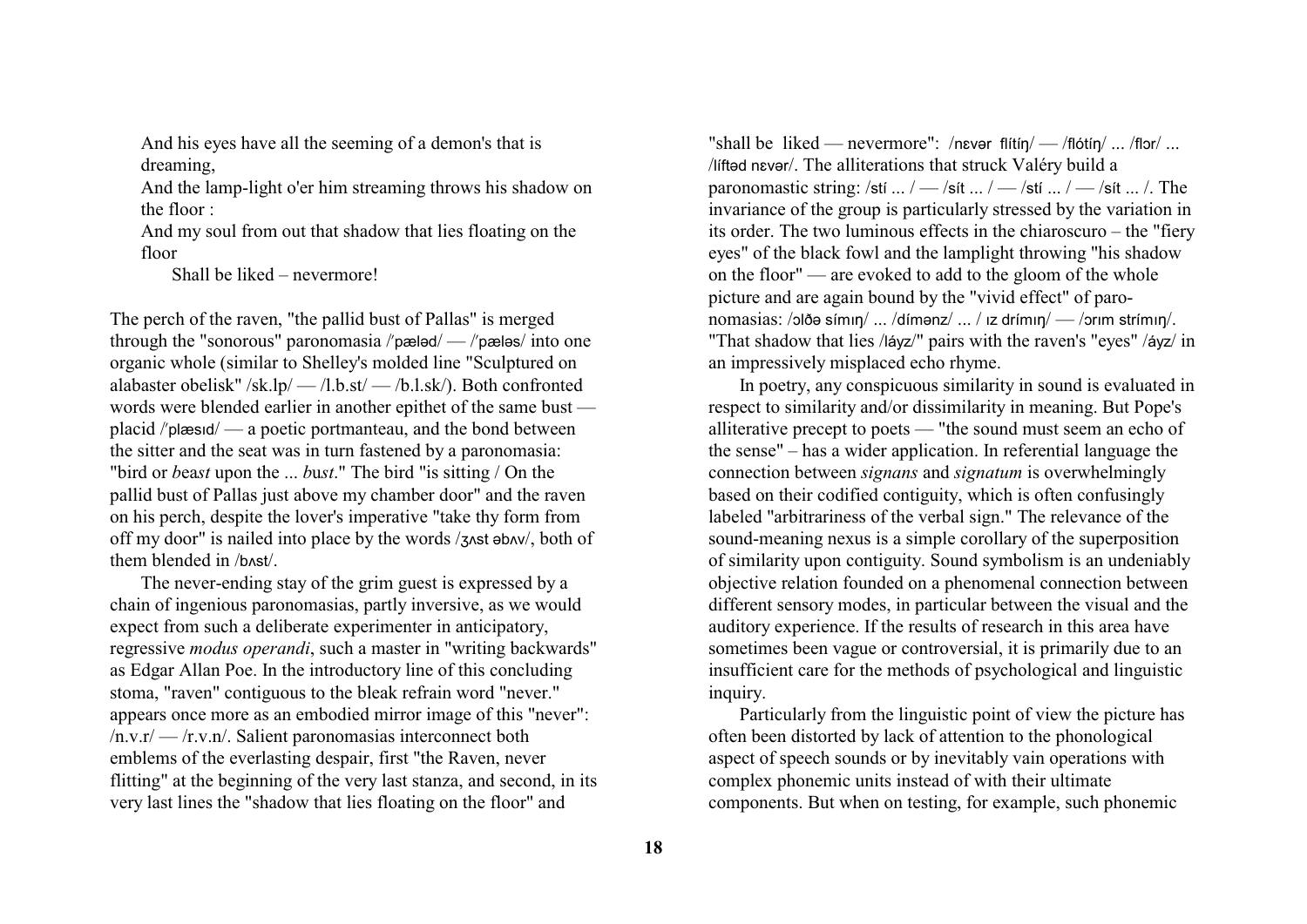oppositions as grave versus acute we ask whether /i/ or /u/ is darker, some of the subjects may respond that this question makes no sense to them, but hardly one will state that /i/ is the darker of the two.

Poetry is not the only area where sound symbolism makes itself felt, but it is a province where the internal nexus between sound and meaning changes from latent into patent and manifests itself most palpably and intensely, as was noted in Hymes's stimulating paper.  $51$  The superaverage accumulation of a certain class of phonemes or a contrastive assemblage of two opposite classes in the sound texture of a line, of a stanza, of a poem acts like an "undercurrent of meaning" to use Poe's picturesque expression.<sup>52</sup> In two polar words phonemic relationship may be in agreement with their semantic opposition, as in Russian /d'en'/ 'day' and /noè/ 'night' with acute vowels and consonants in the diurnal name of the corresponding grave vowel in the noctumal name. A reinforcement of this contrast by surrounding the first word with acute phonemes, in contradistinction to the grave phonemic neighborhood of the second word, makes the sound into a thorough echo of the sense. But in the French j*our* 'day' and *nuit* 'night' the distribution of grave and acute vowels is inverted, so that Mallarmé's *Divagations* accuse his mother tongue of a deceitful perversity in assigning to day a dark timbre and to night a light one.<sup>53</sup> Whorf states that when in its sound shape "a word has an acoustic similarity to its own meaning, we can notice it ... But when the opposite occurs, nobody notices it." Poetic language, however, and particularly French poetry in the collision between sound and meaning detected by Mallarmé, either seeks a phonological alternation of such a discrepancy and drowns the "converse" distribution of vocalic features by surrounding *nuit* with grave and *jour* with acute phonemes; or it

**19**

resorts to a semantic shift and its imagery of day and night replaces the imagery of light and dark by other synesthetic correlates of the phonemic opposition grave/acute and, for instance, puts the heavy, warm day in contrast to the airy, cool night — because "human subjects seem to associate the experiences of bright, sharp, hard, high, light (in weight), quick, highpitched, narrow, and so on in a long series, with each other; and conversely the experiences of dark, warm, yielding, soft, blunt, heavy, slow, lowpitched, wide, etc., in another long series "<sup>54</sup>

However effective is the emphasis on repetition in poetry, the sound texture is still far from being confined to numerical contrivances, and a phoneme that appears only once, but in a key word, in a pertinent position, against a contrastive background, may acquire striking significance. As painters used to say, "Un kilo de vert n'est pas plus vert qu'un demi kilo."

Any analysis of poetic sound texture must consistently take into account the phonological structure of the given language and, beside the over-all code, the hierarchy of phonological distinctions in the given poetic convention as well. Thus the approximate rhymes used by Slavic peoples in oral and in some stages of written tradition admit unlike consonants in the rhyming members (e.g., Czech *boty*, *boky*, *stopy*, *kosy*, *sochy*) but, as Nitch noticed, no mutual correspondence between voiced and voiceless consonants is allowed,<sup> $55$ </sup> so that the quoted Czech words cannot rhyme with *body*, *doby*, *kozy*, *rohy*. In the songs of some American Indian peoples such as the Pima-Papago and Tepecano, according to Herzog's observations — only partly communicated in print<sup>56</sup> — the phonemic distinction between voiced and voiceless plosives and between them and nasals is replaced by a free variation, whereas the distinction between labials, denials, velars, and palatals is rigorously maintained.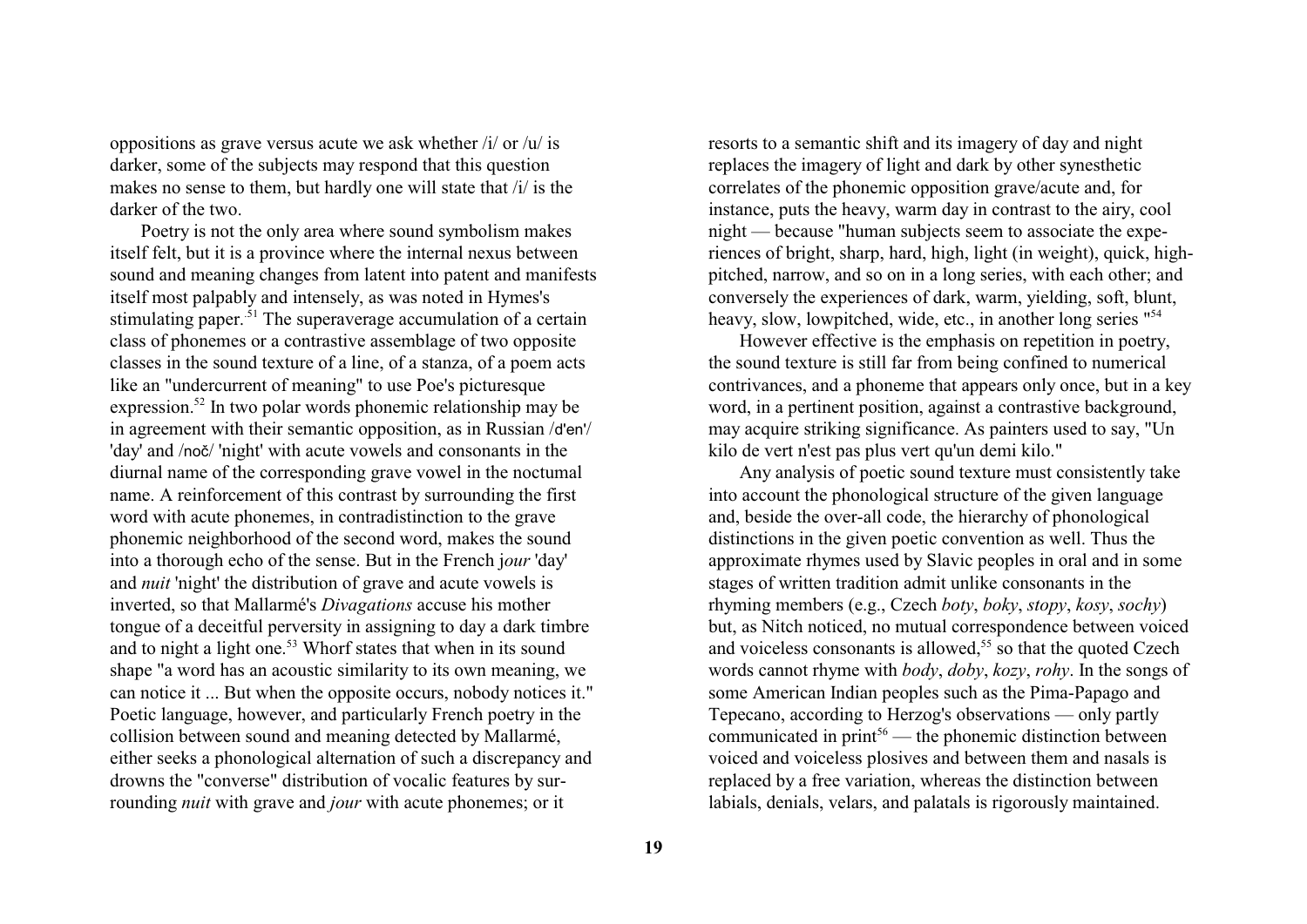Thus in the poetry of these languages consonants lose two of the four distinctive features, voiced/ voiceless and nasal/oral, and preserve the other two, grave/acute and compact/ diffuse. The selection and hierarchic stratification of valid categories is a factor of primary importance for poetics both on the phonological and on the grammatical level.

Old Indic and medieval Latin literary theory keenly distinguished two poles of verbal art, labeled in Sanskrit *Pâûcâlî* and *Vaiderbhî* and correspondingly in Latin *ornatus difficilis* and *ornatus facilis*<sup>57</sup> the latter style evidently being much more difficult to analyze linguistically because in such literary forms verbal devices are unostentatious and language seems a nearly transparent garment. But one must say with Charles Sanders Peirce: "This clothing never can be completely stripped off; it is only changed for something more diaphanous."<sup>58</sup> "Verseless" composition" as Hopkins calls the prosaic variety of verbal art where parallelisms are not so strictly marked and strictly regular as "continuous parallelism" and where there is no dominant figure of sound<sup>59</sup> — present more entangled problems for poetics, as does any transitional linguistic area. In this case the transition is between strictly poetic and strictly referential language. But Propp's pioneering monograph on the structure of the fairy tale<sup>60</sup> shows us how a consistently syntactic approach can be of paramount help even in classifying the traditional plots and in tracing the puzzling laws that underlie their composition and selection. The studies of Levi-Strauss<sup> $61$ </sup> display a much deeper but essentially similar approach to the same constructional problem.

It is no mere chance that metonymic structures are less explored than the field of metaphor. Allow me to repeat my old observation that the study of poetic tropes has been directed

mainly toward metaphor and that so-called realistic literature, intimately tied to the metonymic principle, still defies interpretation, although the same linguistic methodology that poetics uses when analyzing the metaphorical style of romantic poetry is entirely applicable to the metonymical texture of realistic prose.<sup>62</sup>

Textbooks believe in the occurrence of poems devoid of imagery, but actually a scarcity of lexical tropes is counterbalanced by gorgeous grammatical tropes and figures. The poetic resources concealed in the morphological and syntactic structure of language — briefly, the poetry of grammar and its literary product, the grammar of poetry — have been seldom known to critics and mostly disregarded by linguists but skillfully mastered by creative writers.

The main dramatic force of Antony's exordium to the funeral oration for Caesar is achieved by Shakespeare's playing on grammatical categories and constructions. Mark Antony lampoons Brutus' speech by changing the alleged reasons for Caesar's assassination into plain linguistic fictions. Brutus' accusation of Caesar, "as he was ambitious, I slew him" undergoes successive transformations. First Antony reduces it to a mere quotation which puts the responsibility for the statement on the speaker quoted: "The noble Brutus / Hath told you." When repeated, this reference to Brutus is put into opposition to Antony's own assertions by an adversative "but" and farther degraded by a concessive "yet." The reference to the alleger's honor ceases to justify the allegation when repeated with a substitution of the merely copulative "and" instead of the previous causal "for" and when finally put into question through the malicious insertion of a modal "sure":

The noble Brutus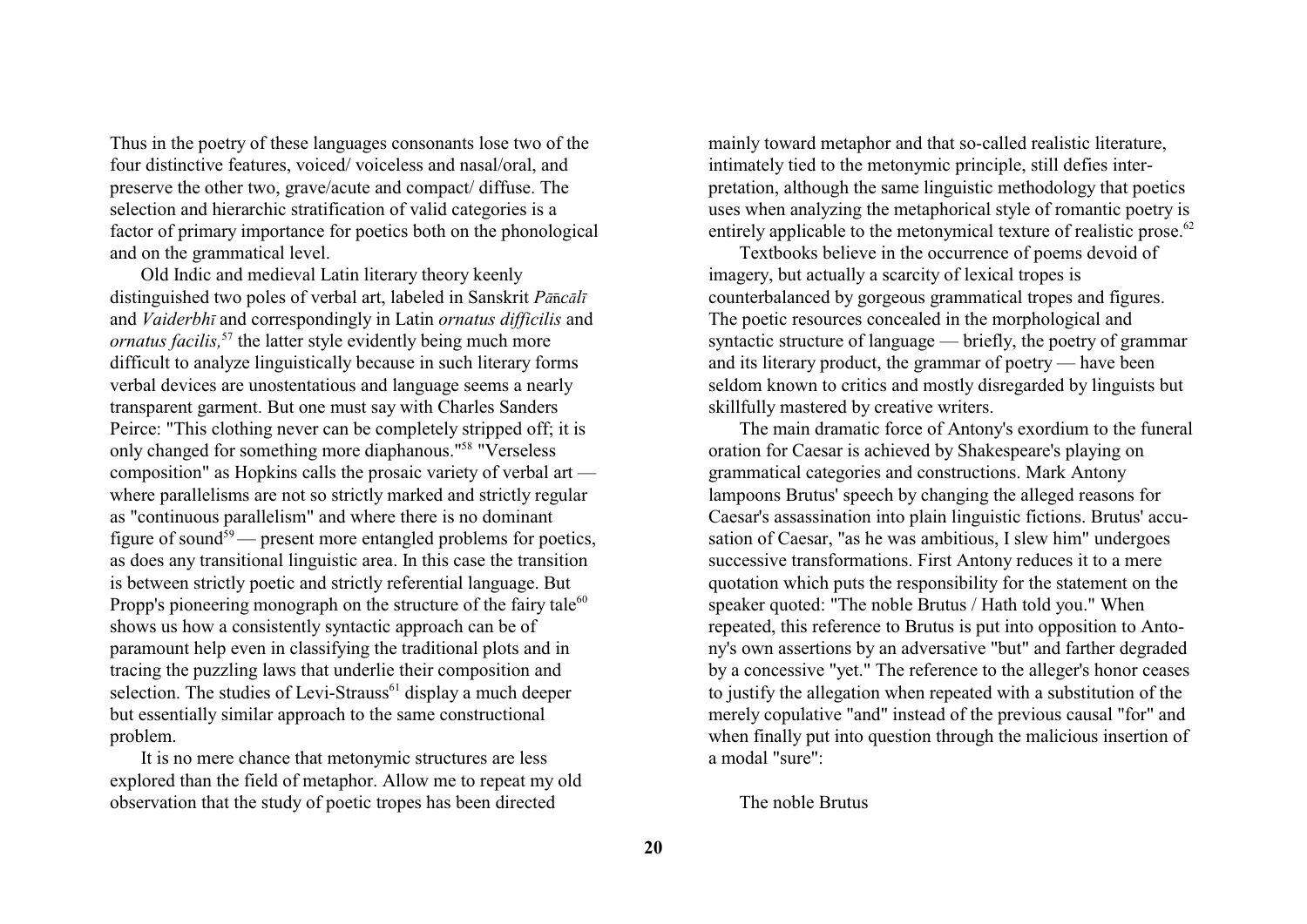Hath told you Caesar was ambitious;

For Brutus is an honourable man,

But Brutus says he was ambitious, And Brutus is an honourable man.

Yet Brutus says he was ambitious, And Brutus is an honourable man.

Yet Brutus says he was ambitious, And, sure, he is an honourable man.

The following polyptoton — "I speak . . . Brutus spoke . . . I am to speak" — presents the repeated allegation as mere reported speech instead of reported facts. The effect lies, modal logic would say, in the oblique context of the arguments adduced, which makes them into unprovable belief sentences:

I speak not to disprove what Brutus spoke, But here I am to speak what I do know.

The most effective device of Antony's irony is the *modus obliquus* of Brutus' abstracts changed into a *modus rectus* to disclose that these reified attributes are nothing but linguistic fictions. To Brutus' saying "he was ambitious." Antony first replies by transferring the adjective from the agent to the action ("Did this in Caesar seem ambitious?"), then by eliciting the abstract noun "ambition" and converting it into the subject of a concrete passive construction "Ambition should be made of sterner stuff" and subsequently to the predicate noun of an

interrogative sentence, "Was this ambition?" — Brutus' appeal "hear me for my cause" is answered by the same noun *in recto*, the hypostatized subject of an interrogative, active construction: "What cause withholds you?" While Brutus calls "awake your senses, that you may the better judge." the abstract substantive derived from "judge" becomes an apostrophized agent in Antony's report: "O judgment, thou art fled to brutish beasts." Incidentally, this apostrophe with its murderous paronomasia *Brut*us-*brut*ish is reminiscent of Caesar's parting exclamation "Et tu, Brute!" Properties and activities are exhibited *in recto*, whereas their carriers appear either in *obliquo* ("withholds you," "to brutish beasts," "back to me") or as subjects of negative actions ("men have lost." "I must pause"):

You all did love him once, not without cause; What cause withholds you then to mourn for him? O judgment, thou art fled to brutish beasts, And men have lost their reason!

The last two lines of Antony's exordium display the ostensible independence of these grammatical metonymies. The sterotyped "I mourn for so-and-so" and the figurative but still stereotyped "so-and-so is in the coffin and my heart is with him" or "goes out to him" give place in Antony's speech to a daringly realized metonymy; the trope becomes a part of poetic reality:

My heart is in the coffin there with Caesar, And I must pause till it come back to me.

In poetry the internal form of a name, that is, the semantic load of its constituents, regains its pertinence. "Cocktails" may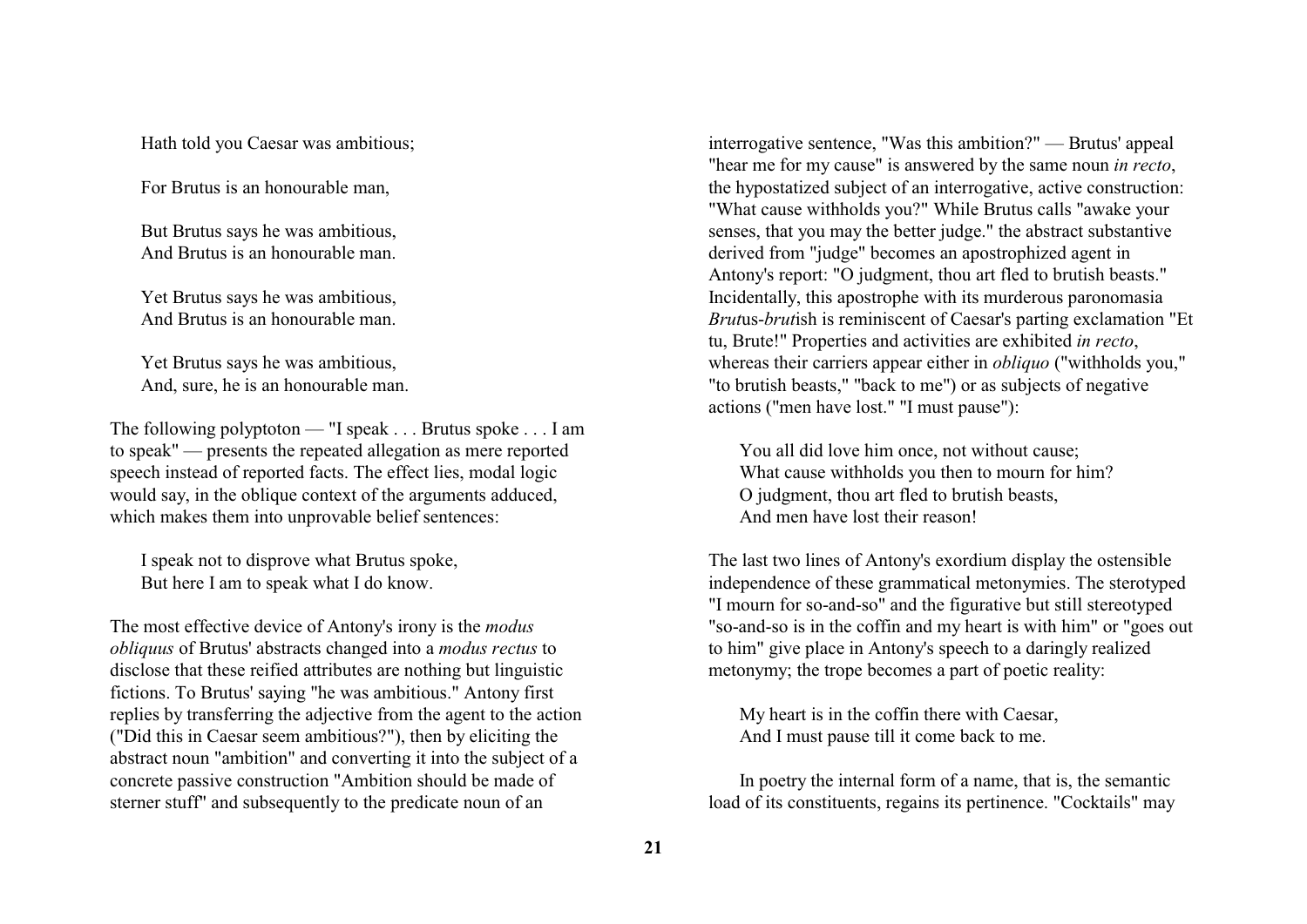resume their obliterated kinship with plumage. Their colors are vivified in Mac Hammond's lines, "The ghost of a Bronx pink lady / With orange blossoms afloat in her hair" and the etymological metaphor attains its realization: "O, Bloody Mary, / The cocktails have crowed not the cocks!" ("At an Old Fashion Bar in Manhattan"). In T. S. Eliot's comedy *The Cocktail Party*, the evocation of cocktails is interwoven with sinister zoological motifs. The play begins with Alex's exclamation:

You've missed the point completely, Julia: There *were* no tigers. *That* was the point.

Julia recollects the only man she ever met "who could hear the cry of bats." A moment later she announces: "Now I want to relax. Are there any more cocktails?" And in the last act of the play Julia once more asks Alex, "You were shooting tigers?" And Alex answers:

There are no tigers, Julia,

In Kinkanja ...

Though whether the monkeys are the core of the problem Or merely a symptom, I am not so sure ...

The majority of the natives are heathen:

They hold these monkeys in peculiar veneration ...

Some of the tribes are Christian converts ...

They trap the monkeys. And they eat them.

The young monkeys are extremely palatable ...

I invented for the natives several new recipes.

As to the heathens, "instead of eating monkeys, / They are eating Christians. / Julia: Who have eaten monkeys." All of a sudden she exclaims:

Somebody must have walked over my grave: I'm feeling so chilly. Give me some gin. Not a cocktail. I'm freezing — in July!

Wallace Stevens' poem "An Ordinary Evening in New Haven" revives the head word of the city name first through a discreet allusion to heaven and then through a direct punlike confrontation similar to Hopkins' "Heaven—Haven"

The dry eucalyptus *seeks god in the rainy cloud.* Professor Eucalyptus of New Haven *seeks him in New Haven*

The instinct *for heaven* had its counterpart: The instinct for earth, *for New Haven*, for his room ...

The adjective "New" of the city name is laid bare through the concatenation of opposites :

The oldest-newest day is the newest alone. The oldest-newest night does not creak by ...

When in 1919 the Moscow Linguistic Circle discussed how to define and delimit the range of *epitheta ornantia*, the poet Majakovskij rebuked us by saying that for him any adjective appearing in a poem was thereby a poetic epithet, even "great" in the Great Bear or "big" and "little" in such names of Moscow streets as Bol'šaja (big) Presnja and Malaja (little) Presnja.

...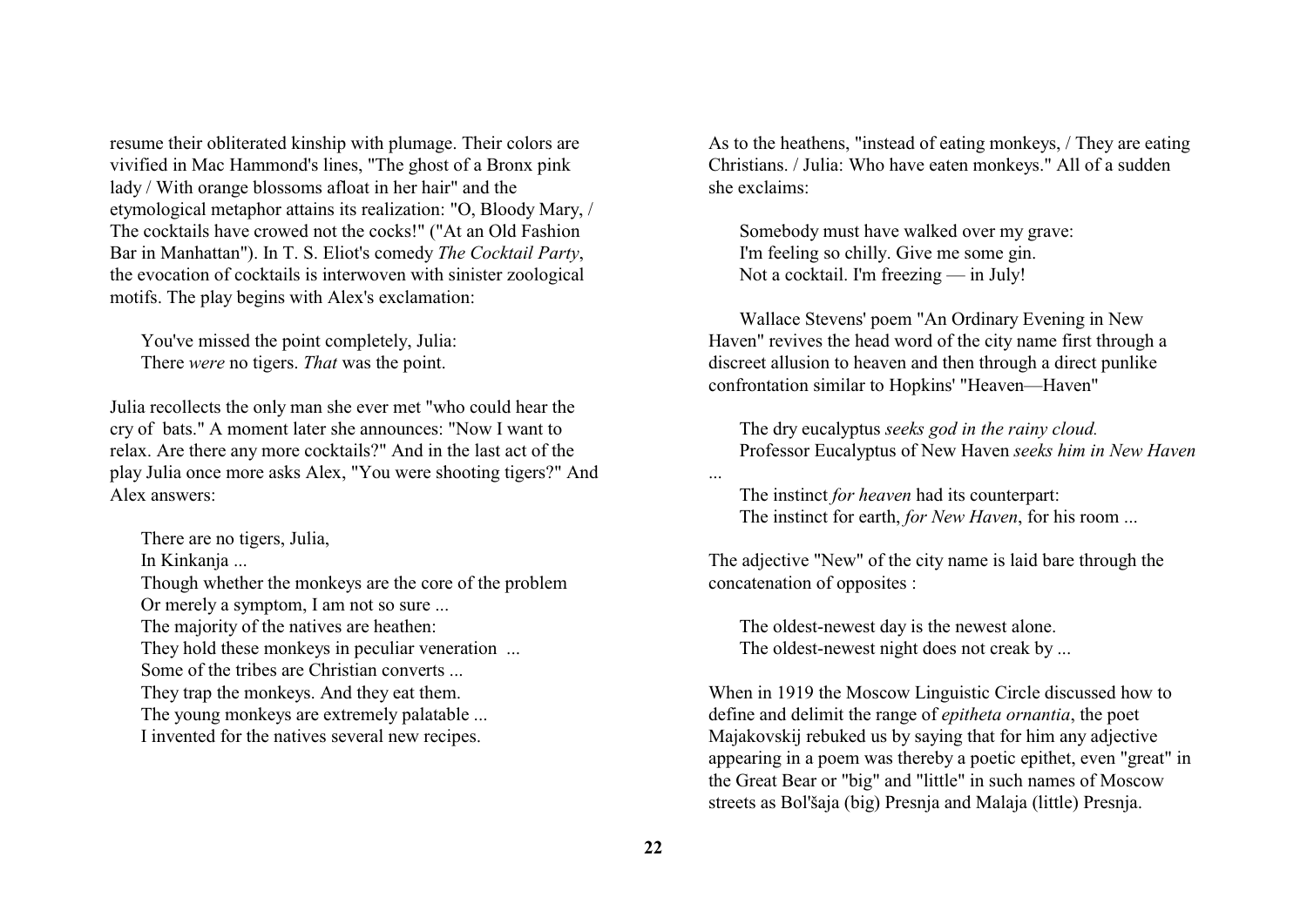Compare Majakovskij's poem of 1915, "I and Napoleon." which begins with the words *Ja zivu na Bol'šoj Presne,/ 34, 24 ... :* "I live on the Big Presnja, 34, 24. Apparently it's not my business that somewhere in the stormy world people went and invented war." And the poem ends : "The war has killed one more, the poet from the Big Presnja" (*poèta s Bol'šoj Presni*). Briefly, poeticalness is not a supplementation of discourse with rhetorical adornment but a total reevaluation of the discourse and of all its components whatsoever.

A missionary blamed his African flock for walking around with no clothes on. "And what about yourself?" they pointed to his visage, "are not you, too, somewhere naked?" "Well, but that is my face." "Yet in us," retorted the natives, "everywhere it is face." So in poetry any verbal element is converted into a figure of poetic speech.

My attempt to vindicate the right and duty of linguistics to direct the investigation of verbal art in all its compass and extent can come to a conclusion with the same burden which summarized my report to the 1953 conference here at Indiana University: "Linguista sum; linguistici nihil a me alienum puto. $163$  If the poet Ransom is right (and he is right) that "poetry is a kind of language." $^{64}$  the linguist whose field is any kind of language may and must include poetry in his study. Let us not forget the wise precept of Paul Valéry: "literature is and cannot be anything but a sort of extension and application of certain properties of language."<sup>65</sup> The present conference has clearly shown that the time when both linguists and literary historians eluded questions of poetic structure is now safely behind us. Indeed, as Hollander stated, "there seems to be no reason for trying to separate the literary from the overall linguistic."<sup>66</sup> If there are some critics who still doubt the competence of

linguistics to embrace the field of poetics, I believe that the poetic incompetence of some bigoted linguists has been mistaken for an inadequacy of the linguistic science itself. All of us here however, definitely realize that a linguist deaf to the poetic function of language and a literary scholar indifferent to linguistic problems and unconversant with linguistic methods are equally flagrant anachronisms.

#### **Notes**

Originally presented at a conference on style held at Indiana University in the spring of 1958, then revised and published in *Style in Language*, ed. Thomas A. Sebeok (Cambridge, Mass.: MIT Press, 1960).

1. Carl F. Voegelin, "Casual and Noncasual Utterances within Unified Structures" in *Style in Language,* ed. Thomas A. Sebeok (Cambridge, Mass., 1960), p. 57.

- 2. Edward Sapir, *Language* (New York, 1921), p. 40.
- 3. Martin Joos, "Description of Language Design," *Journal of the Acoustical Society of America* 22 (1950), 701—708.
- 4. Anton Marty, *Untersuchung zur Grundlegung der allgemeinen Grammatik und Sprachphilosophie*, I (Halle, 1908).
- 5. Sol Saporta, "The Application of Linguistics to the Study of Poetic Language" in *Style in Language*, p. 88.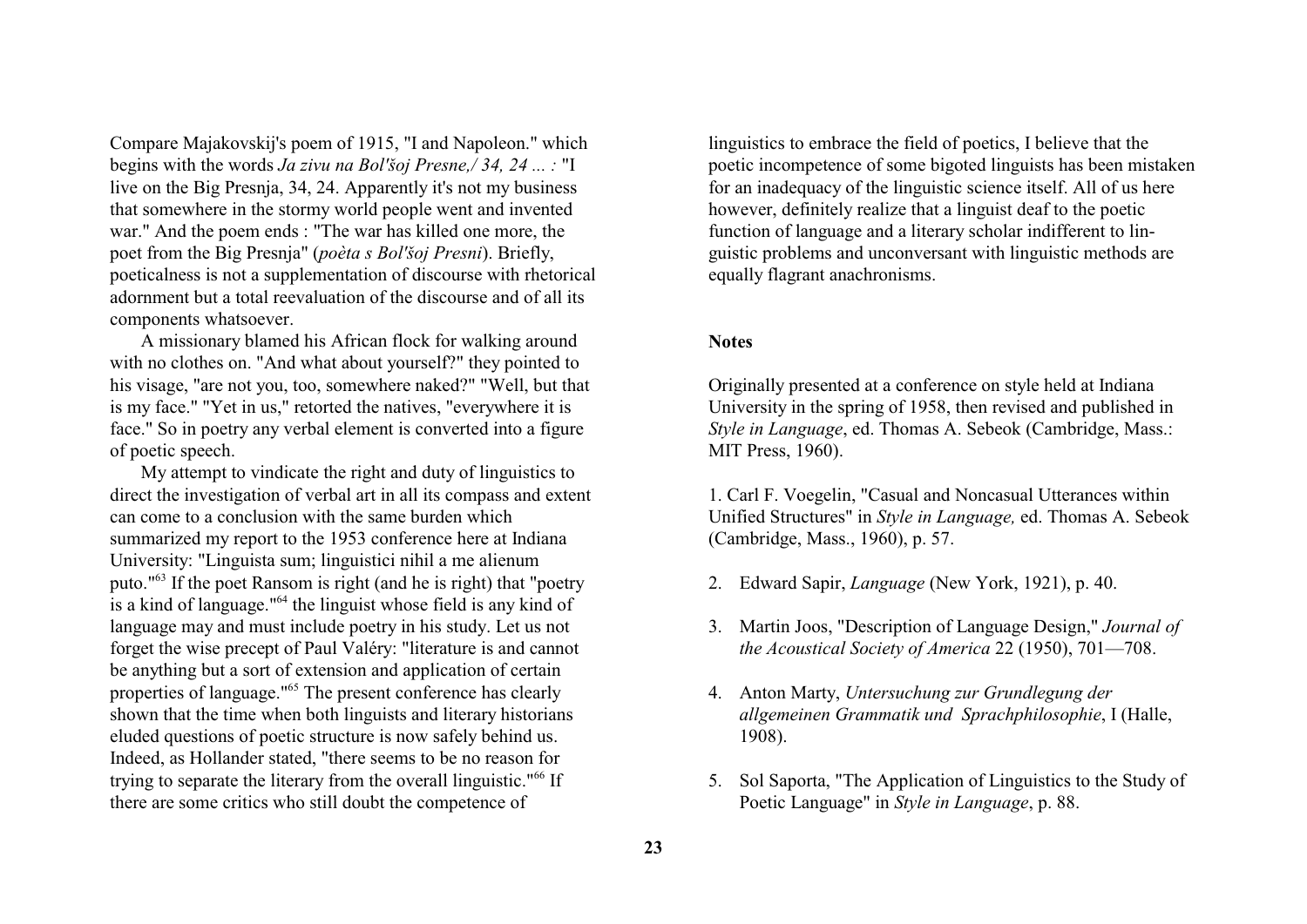- 6. Karl Bühler, "Die Axiomatik der Sprachwissenschaft," *Kant-Studien* 38 (Berlin, 1933), 19—20.
- 7. V. J. Mansikka, *Litauische Zaubersprüche* (*Folklore Fellows Communications* 87, 1929), p. 69.
- 8. P. N. Rybnikov, *Pesni* (Moscow, 1910), III, 217—218.
- 9. Bronislaw Malinowski, "The Problem of Meaning in Primitive Languages" in C. K. Ogden and I. A. Richards, eds., *The Meaning of Meaning* (New York and London, 9th ed., 1953), pp. 296 —336.
- 10. Term introduced by Alfred Tarski, *Pojeçie prawdy w jêzykach nauk dedukcyjnych* (Warsaw, 1933), and "Der Wahrheitsbegriff in den formalisierten Sprachen," *Studia Philosophica* I (1936).
- 11. Dell H. Hymes, "Phonological Aspects of Style: Some English Sonnets," in *Style in Language*, pp. 123—126.
- 12. T. Mareti, *Metrika narodnih naših pjesama* (Zagreb, 1907), secs. 81—83.
- 13. G. M. Hopkins, *Journals and Papers*, ed. Humphry House and Graham Storey (London, 1959), p. 289.
- 14. John Lotz, "Metric Typology," in *Style in Language,* p. 137.
- 15. A. Levi, "Della versificazione italiana" *Archivum Romanicum* 14 (1930), secs. 8—9.
- 16. G. M. Hopkins, *Poems*, ed. W H. Gardner and N. H. Mackenzie (London, 1967, 4th ed.), p. 45.
- 17. William K. Wimsatt and Monroe C. Beardsley, "The Concept of Meter: An Exercise in Abstraction" *PMLA* 74 (1959), 592.
- 18. Jakobson, *0 èešskom stixe preimušèestvenno v sopostavlenii s russkim*, (Berlin and Moscow, 1923); reprinted in *SW* V,  $3 - 130.$
- 19. J. L. Bishop, "Prosodic Elements in T'ang Poetry," *Indiana University Conference on Oriental-Western Literary Relations* (Chapel Hill, 1955), pp. 49—63.
- 20. E. D. Polivanov, "O metrièeskom xaraktere kitajskogo stixosloženija," *Izbrannye raboty: stat'i po obšèemu jazykoznaniju* (Moscow, 1968), pp. 310—13.
- 21. Wang Li, *Han-yü Shih-lü-hsüeh* (Versification in Chinese; Shanghai, 1958). See also Jakobson, "The Modular Design of Chinese Regulated Verse" *SW* V, 215—223.
- 22. See his "Survey of African Prosodic Systems," Culture in History: Essays in Honor of Paul Rabin, ed. Stanley Diamond (New York, 1960), pp. 927—978. The prosodic pun and rhyme correspondences between query and response in the diverse varieties of African tone-riddles or between the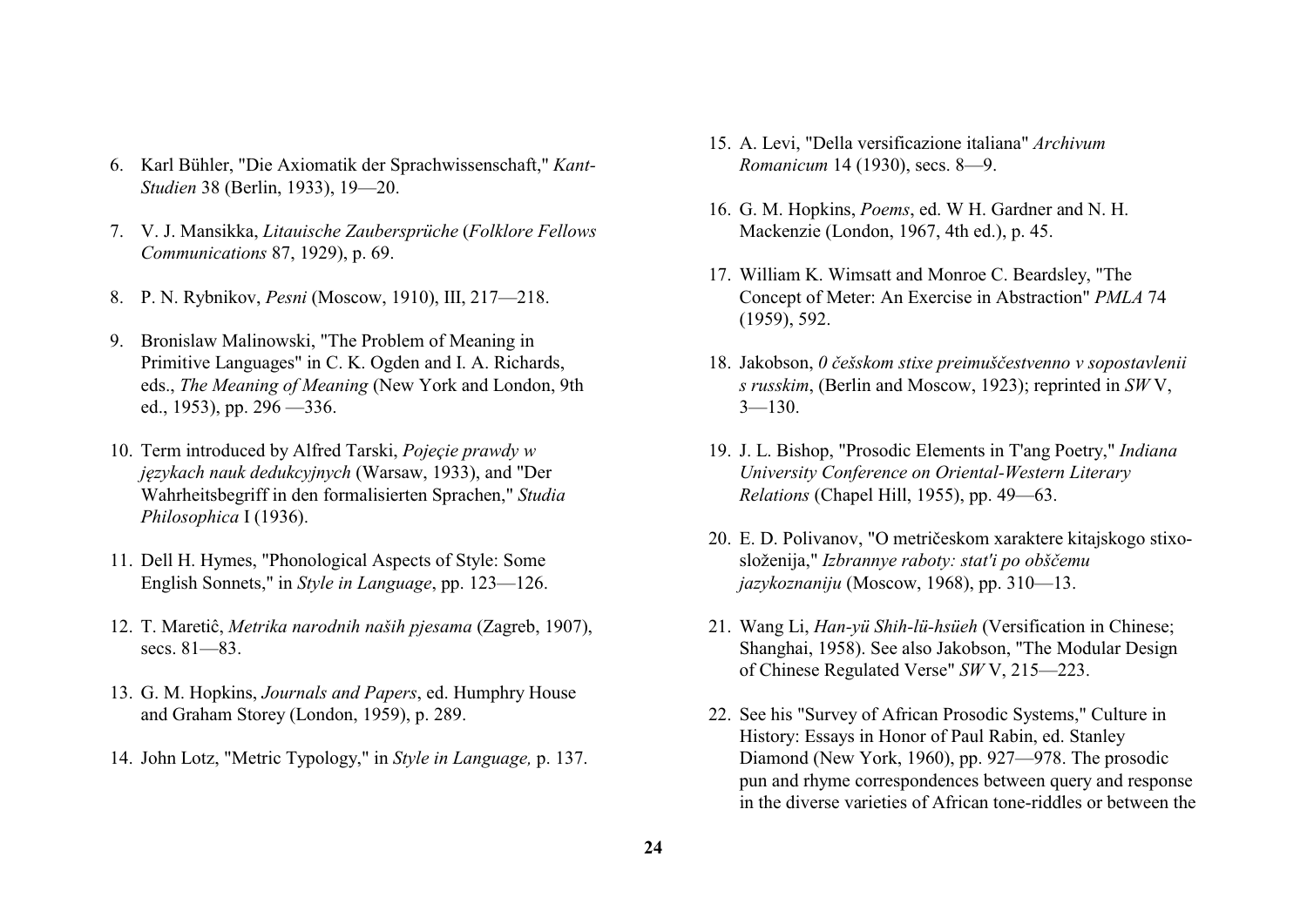parts of a simile in analogous proverbial forms must be, the closer we view them, carefully differentiated from questions of versification patterns. See also Kenneth L. Pike, "Tone Puns in Mixteco," *International Journal of African Linguistics* 11 (1945) and 12 (1946).

- 23. D. C. Simmons, "Specimens of Efik Folklore," *Folklore* 66 (1955), p. 228. See also his articles: "Cultural Functions of the Efik Tone-Riddle," *Journal of African Folklore* 71 (1958); "Erotic Ibibio Tone-Riddles" *Man* 61 (1956).
- 24. Kiril Taranovsky, *Ruski dvodelni ritmovi* (Belgrade, 1955). Cf. John Bailey, "Some Recent Developments in the Study of Russian Versification" *Language and Style* 5:3 (1972),
- 25. E. Colin Cherry, *On Human Communication* (New York, 1957).
- 26. Poe, "Marginalia" *Works* (New York, 1855), V, 492.
- 27. Otto Jespersen, "Cause psychologique de quelques phénomènes de métrique germanique," *Psychologie du langage* (Paris, 1933), and "Notes on Metre" *Linguistica* (London, 1933)
- 28. Jakobson, "Slavic Epic Verse: Studies in Comparative Metrics" *SW* IV, 414—63" See also "Über den Versbau der serbokroatischen Volksepen" *SW* IV, 51—60.
- 29. Seymour Chatman, "Comparing Metrical Styles," *Style in Language*, p. 158.
- 30. S. L Karcevskij, "Sur la phonologic de la phrase? *Travaux du Circle Linguistique de Prague* 4 (1931).
- 31. B. M. Ejxenbaum, *Melodika russkogo lirièeskogo stixa* (1922), reprinted in *O poèzji* (Leningrad, 1969), pp. 327—511, and V. M. Zirmunskij, *Voprosy teorii literatury* (Leningrad, 1928).
- 32. Wimsatt and Beardsley, "The Concept of Meter," p. 587.
- 33. Archibald A. Hill, review in *Language* 29 (1953).
- 34. Hopkins, *Journals and Papers*, p. 276.
- 35. Hopkins, *Poems*, p. 46.
- 36. Eduard Sievers, "Ziele und Wege der Schallanalyse" *Stand und Aufgaben der Sprachwissenschaft: Festschrift für W. Streitberg* (Heidelberg, 1924).
- 37. Paul Valéry, *The Art of Poetry*, in *Collected Works*, VII (New York, 1958).
- 38. Hopkins, *Journals and Papers*, p. 286.
- 39. Ibid., p. 286.
- 40. William K. Wimsatt, Jr., "On the Relation of Rhyme to Reason," *The Verbal Icon* (Lexington, 1954), pp. 152—166.
- 41. Hopkins, *Journals and Papers*, p. 85.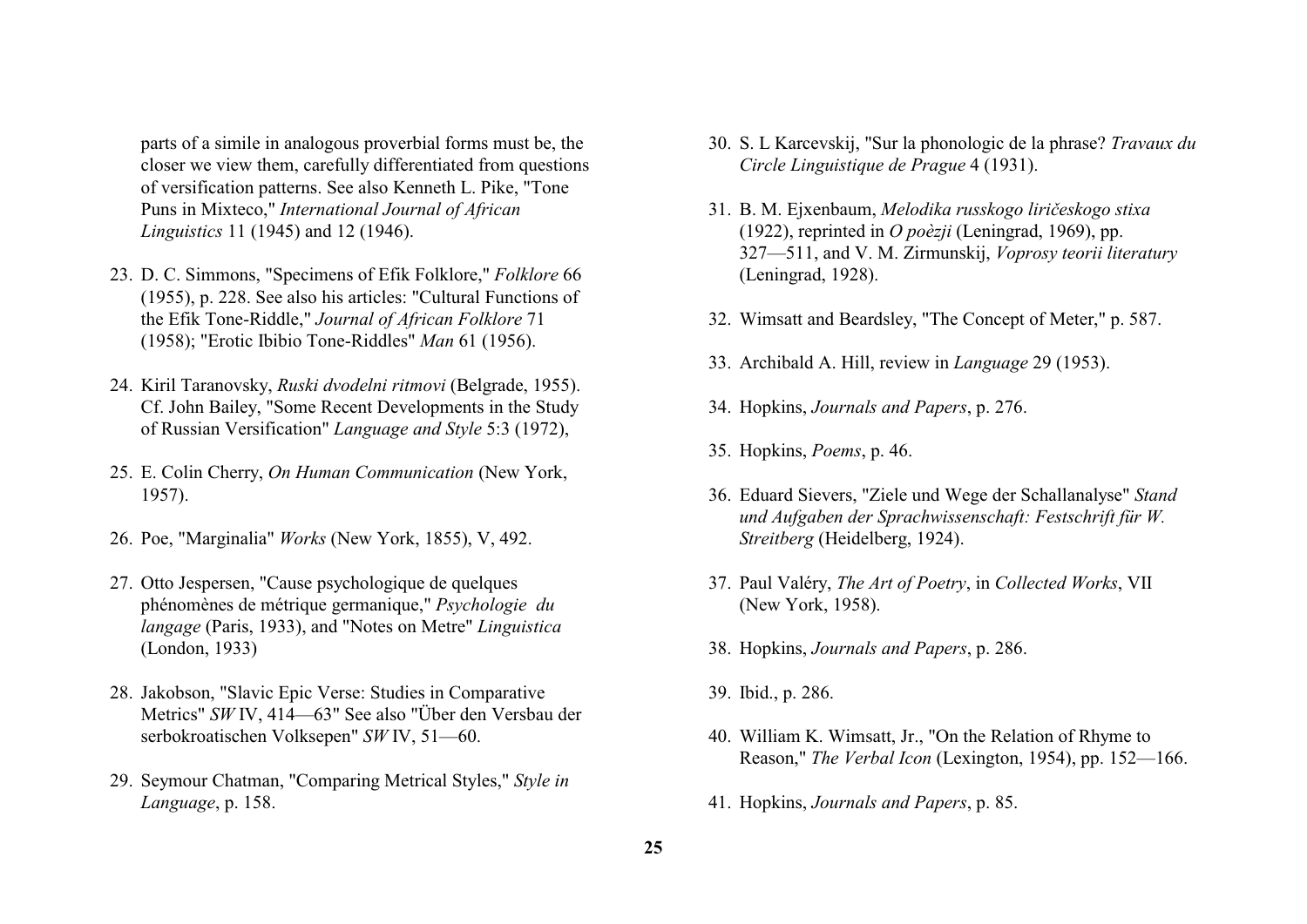- 42. Ibid., p. 106.
- 43. Thomas A. Sebeok, "Decoding a Text; Levels and Aspects in a Cheremis Sonnet" in *Style in Language*, pp. 221—235.
- 44. Robert Austerlitz, *Ob-Ugric Metrics* (*Folklore Fellows Communications* 174, 1958), and Wolfgang Steinitz, *Der Parallelismus in der finnisch-karelischen Volksdichtung* (*Folklore Fellows Communications* 115, 1934).
- 45. John Crowe Ransom, *The New Criticism* (Norfolk, Conn., 1941), p. 295.
- 46. See *Style in Language*, p. 205.
- 47. See A. A. Potebnja, *Ob"jasnenija malorusskix i srodnyx narodnyx pesen'*, I (Warsaw, 1883), pp. 160—161, 179—180, and II (1887).
- 48. William Empson, *Seven Types of Ambiguity* (New York, 1947).
- 49. W. Giese, "Sind Märchen Lügen?", *Cahiers S. Pusçariu* (1952).
- 50. Valéry, *The Art of Poetry*, p. 319.
- 51. Hymes, "Phonological Aspects of Style."
- 52. Edgar Allan Poe, "The Philosophy of Composition," *Works*, ed. E. C. Stedman and G. E. Woodberry (Chicago, 1895), VI, 46.
- 53. Stéphane Mallarmé, *Divagations* (Paris, 1899).
- 54. Benjamin Lee Whorf, *Language, Thought, and Reality,* ed. John B. Carroll (New York, 1956), pp. 276—277.
- 55. Kazimierz Nitsch, "Z historii polskich rymów" *Wybór pism polonistycznych* I (Wroclaw, 1954), 33—77.
- 56. G. Herzog, "Some Linguistic Aspects of American Indian Poetry" *Works* (1946), 82.
- 57. Leonld Arbusow, *Colores rhetorici* (Göttingen, 1948).
- 58. Charles Sanders Peirce, *Collected Papers* (Cambridge, Mass., 1931), I, 171.
- 59. Hopkins, *Journals and Papers*, pp. 267, 107.
- 6o. Vladimir Propp, *Morphology of the Folktale* (Bloomington, 1958).
- 61. Claude Levi-Strauss, "Analyse morphologique des contes russes" *International Journal of Slavic Linguistics and Poetics* 3 (1960); *La Geste d'Asdival* (Ecole Pratique des Hautes Études, Paris, 1958) ; and "The Structural Study of Myth," in Thomas A. Sebeok, ed., *Myth: A Symposium* (Philadelphia, 1955), pp. 50—66.